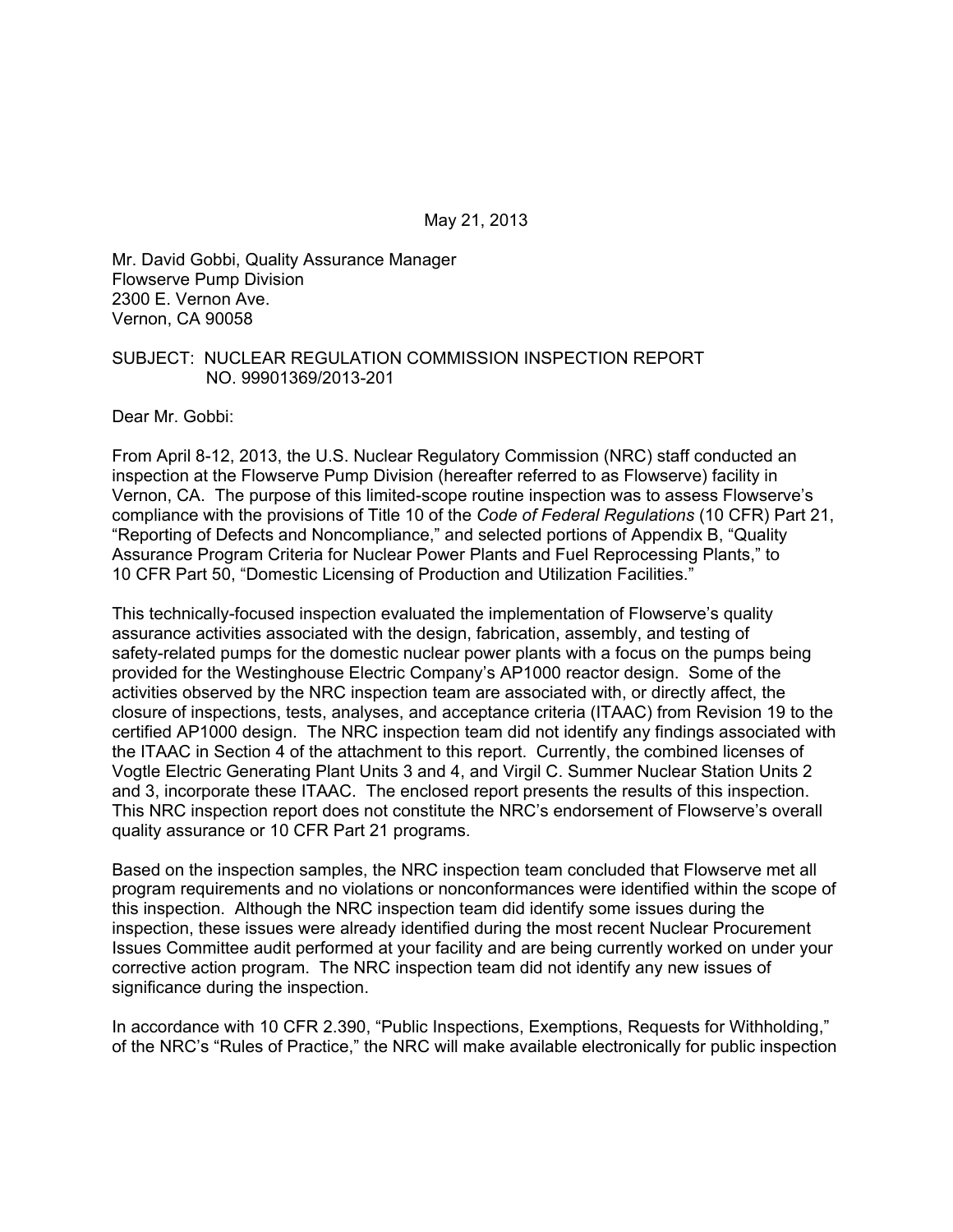D. Gobbi - 2 -

a copy of this letter, its enclosure, and your response through the NRC Public Document Room or from the NRC's Agencywide Documents Access and Management System, which is accessible at http://www.nrc.gov/reading-rm/adams.html.

Sincerely,

## */RA/*

Edward H. Roach, Chief Mechanical Vendor Branch Division of Construction Inspection and Operational Programs Office of New Reactors

Docket No. 99901369

Enclosures:

1. Inspection Report No. 99901369/2013-201 and Attachment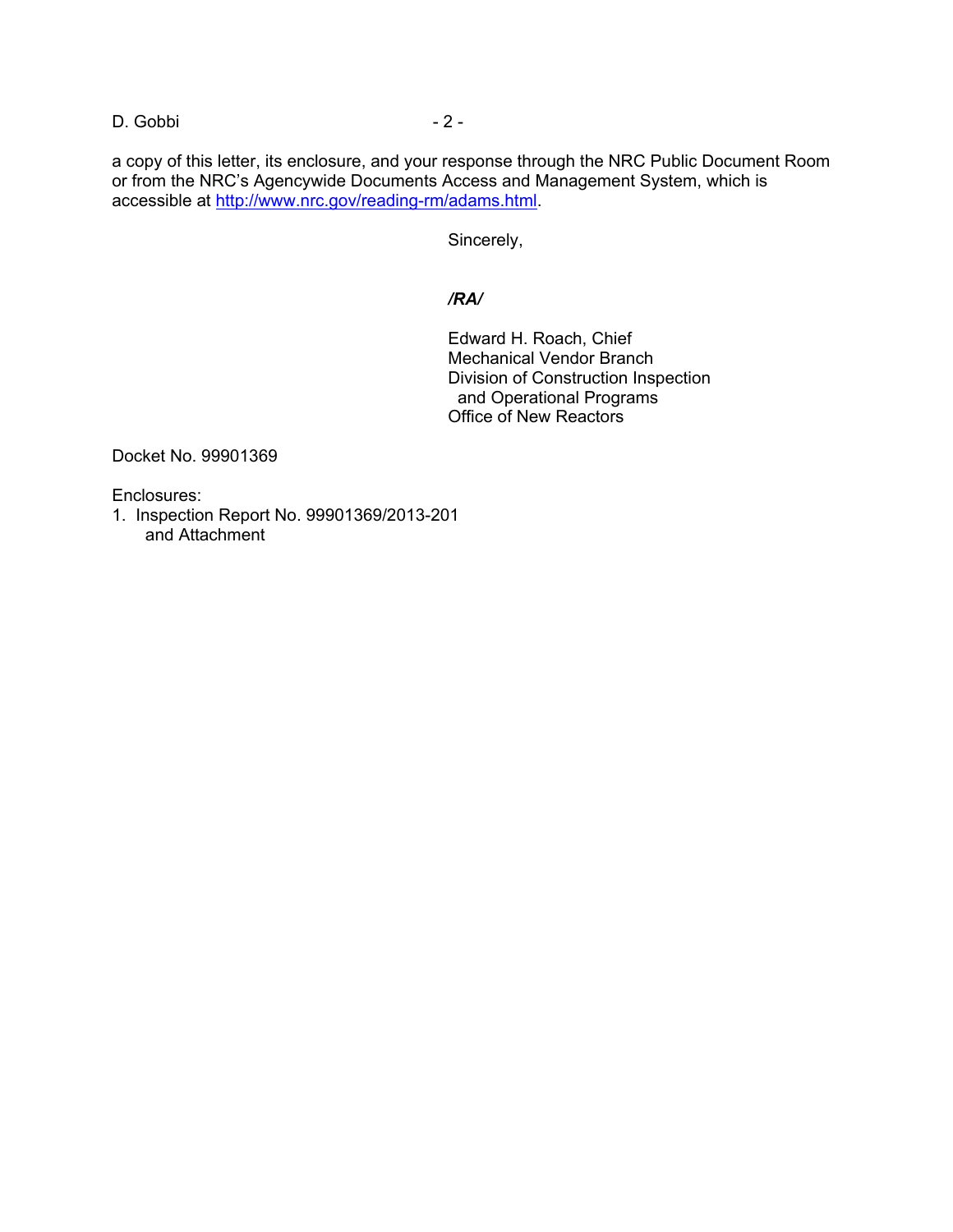D. Gobbi - 2 -

a copy of this letter, its enclosure, and your response through the NRC Public Document Room or from the NRC's Agencywide Documents Access and Management System, which is accessible at http://www.nrc.gov/reading-rm/adams.html.

Sincerely,

## */RA/*

Edward H. Roach, Chief Mechanical Vendor Branch Division of Construction Inspection and Operational Programs Office of New Reactors

Docket No. 99901369

Enclosures:

1. Inspection Report No. 99901369/2013-201 and Attachment

# **DISTRIBUTION:**

ASakadales RRasmussen RidsNroDcipCevb dgobbi@flowserve.com RidsNroDcip RidsNroDcipCqab RidsNroDcipCmvb ADAMS Accession No.: ML13119A154

| <b>OFFICE</b> | NRO/DCIP/CMVB  | NRO/DCIP/CMVB   | NRO/DCIP/CMVB | NRO/DCIP/CMVB | NRR/DE/EPNB |
|---------------|----------------|-----------------|---------------|---------------|-------------|
| <b>NAME</b>   | YDiaz-Castillo | JOrtega-Luciano | MVaaler       | PCoco         | RWolfgang   |
| <b>DATE</b>   | 05/09/2013     | 05/09/2013      | 05/09/2013    | 05/09/2013    | 05/09/2013  |
| <b>OFFICE</b> | NRO/DCIP/CQAB  | NRO/DCIP/CITB   | NRO/DCIP/CMVB |               |             |
| <b>NAME</b>   | KKavanagh      | MKowal          | ERoach        |               |             |
| <b>DATE</b>   | 05/09/2013     | 05/14/2013      | 05/21/2013    |               |             |

### **OFFICIAL RECORD COPY**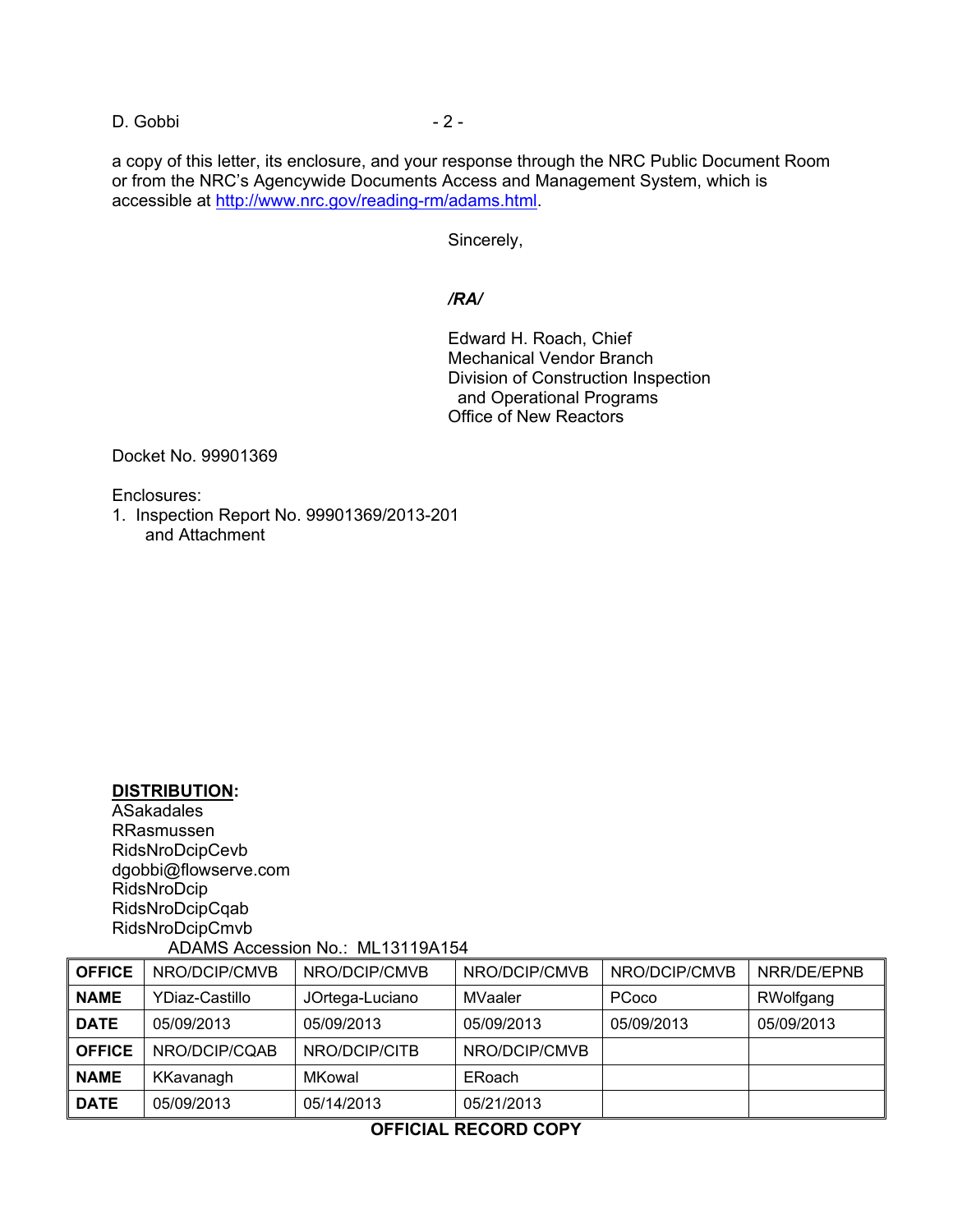#### **U.S. NUCLEAR REGULATORY COMMISSION OFFICE OF NEW REACTORS DIVISION OF CONSTRUCTION INSPECTION AND OPERATIONAL PROGRAMS VENDOR INSPECTION REPORT**

| Docket No.:                       | 99901369                                                                                                                                                                                                                                                                                                                                                                                                                                                                                                                                                                                                                       |                                                                                 |                    |
|-----------------------------------|--------------------------------------------------------------------------------------------------------------------------------------------------------------------------------------------------------------------------------------------------------------------------------------------------------------------------------------------------------------------------------------------------------------------------------------------------------------------------------------------------------------------------------------------------------------------------------------------------------------------------------|---------------------------------------------------------------------------------|--------------------|
| Report No.:                       | 99901369/2013-201                                                                                                                                                                                                                                                                                                                                                                                                                                                                                                                                                                                                              |                                                                                 |                    |
| Vendor:                           | <b>Flowserve Pump Division</b><br>2300 E. Vernon Ave.<br>Vernon, CA 90058                                                                                                                                                                                                                                                                                                                                                                                                                                                                                                                                                      |                                                                                 |                    |
| <b>Vendor Contact:</b>            | Mr. David Gobbi<br><b>Quality Assurance Manager</b><br>Telephone: 704-916-3121<br>E-mail: dgobbi@flowserve.com                                                                                                                                                                                                                                                                                                                                                                                                                                                                                                                 |                                                                                 |                    |
| <b>Nuclear Industry Activity:</b> | Flowserve Pump Division (hereafter referred to as Flowserve) is<br>an American Society of Mechanical Engineers (ASME) and<br>Nuclear Parts certificate holder. Flowserve's scope of supply for<br>the domestic commercial nuclear industry includes the<br>manufacturing, repair, and replacement of safety-related ASME<br>Class 1, 2, & 3 and non-ASME safety-related pumps, including<br>spare and replacement parts, components, and appurtenances;<br>associated engineering and field services. Flowserve performs<br>the design and manufacture of the pumps and commercial-grade<br>dedication of the pump components. |                                                                                 |                    |
| <b>Inspection Dates:</b>          | April 8 - 12, 2013                                                                                                                                                                                                                                                                                                                                                                                                                                                                                                                                                                                                             |                                                                                 |                    |
| Inspectors:                       | Yamir Diaz-Castillo<br>Jonathan Ortega-Luciano<br>Marlayna Vaaler<br>Paul Coco<br>Robert Wolfgang                                                                                                                                                                                                                                                                                                                                                                                                                                                                                                                              | NRO/DCIP/CMVB<br>NRO/DCIP/CMVB<br>NRO/DCIP/CMVB<br>NRO/DCIP/CMVB<br>NRR/DE/EPNB | <b>Team Leader</b> |
| Approved by:                      | Edward H. Roach, Chief<br><b>Mechanical Vendor Branch</b><br>Division of Construction Inspection<br>and Operational Programs<br><b>Office of New Reactors</b>                                                                                                                                                                                                                                                                                                                                                                                                                                                                  |                                                                                 |                    |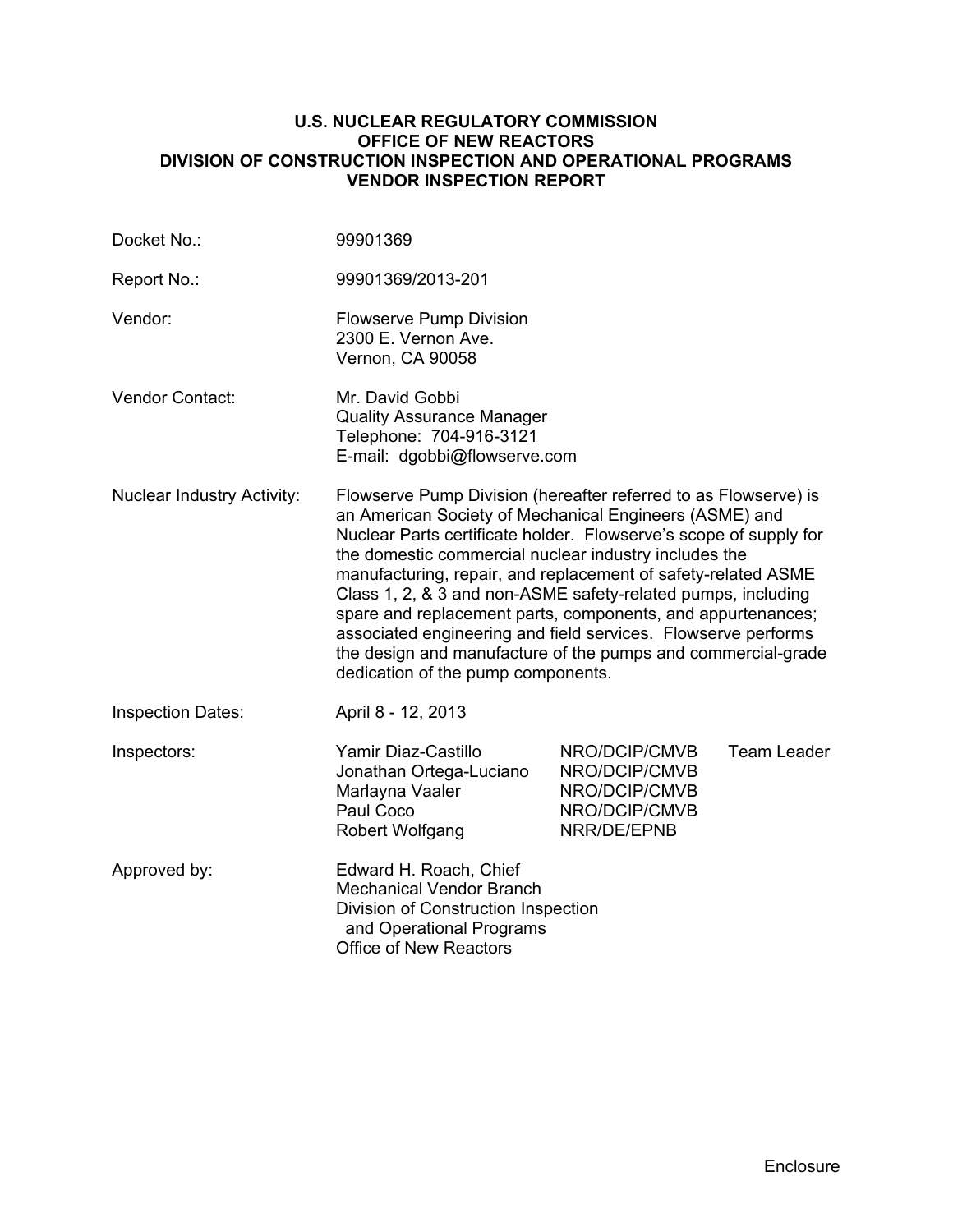## **EXECUTIVE SUMMARY**

Flowserve Pump Division 99901369/2013-201

The U.S. Nuclear Regulatory Commission (NRC) conducted this inspection to verify that Flowserve Pump Division (hereafter referred to as Flowserve) implemented an adequate quality assurance (QA) program that complies with the requirements of Appendix B, "Quality Assurance Criteria for Nuclear Power Plants and Fuel Reprocessing Plants," to Title 10 of the *Code of Federal Regulations* (10 CFR) Part 50, "Domestic Licensing of Production and Utilization Facilities." In addition, the NRC inspection verified that Flowserve implemented a program under 10 CFR Part 21, "Reporting of Defects and Noncompliance," that met the NRC's regulatory requirements. The NRC inspection team conducted the inspection at the Flowserve facility in Vernon, CA from April 8 - 12, 2013.

This technically-focused inspection evaluated the implementation of Flowserve's QA activities associated with the design, fabrication, assembly, and testing of safety-related pumps for the domestic nuclear power plants with a focus on the pumps being provided for the Westinghouse Electric Company AP1000 reactor design.

Specific activities observed by the NRC inspection team included:

- commercial-grade dedication (CGD) of a gear case oil gauge 1.250 national pipe thread (NPT) taper
- receipt inspection of a safety-related round bar to be used as a pump shaft
- welding of a vane guide in the interior of a pump cover for an internal upper pump head casing
- liquid penetrant testing of two welds on a pump rotating assembly
- normal residual heat removal centrifugal pump performance test setup
- calibration of a pressure gage
- Flowserve's process for categorizing and dispositioning nonconformances and corrective actions during the daily Material Review Board meeting
- implementation of Flowserve's information and database systems used to evaluate and track 10 CFR Part 21 notifications, nonconformance reports, and corrective action requests

In addition to observing these activities, the NRC inspection team verified that measuring and test equipment (M&TE) was properly identified, marked, calibrated and used within its calibrated range. Furthermore, the NRC inspection team walked down Flowserve's assembly floor and verified that nonconforming components were properly identified, marked, and segregated when practical, to ensure that they were not reintroduced into the manufacturing processes.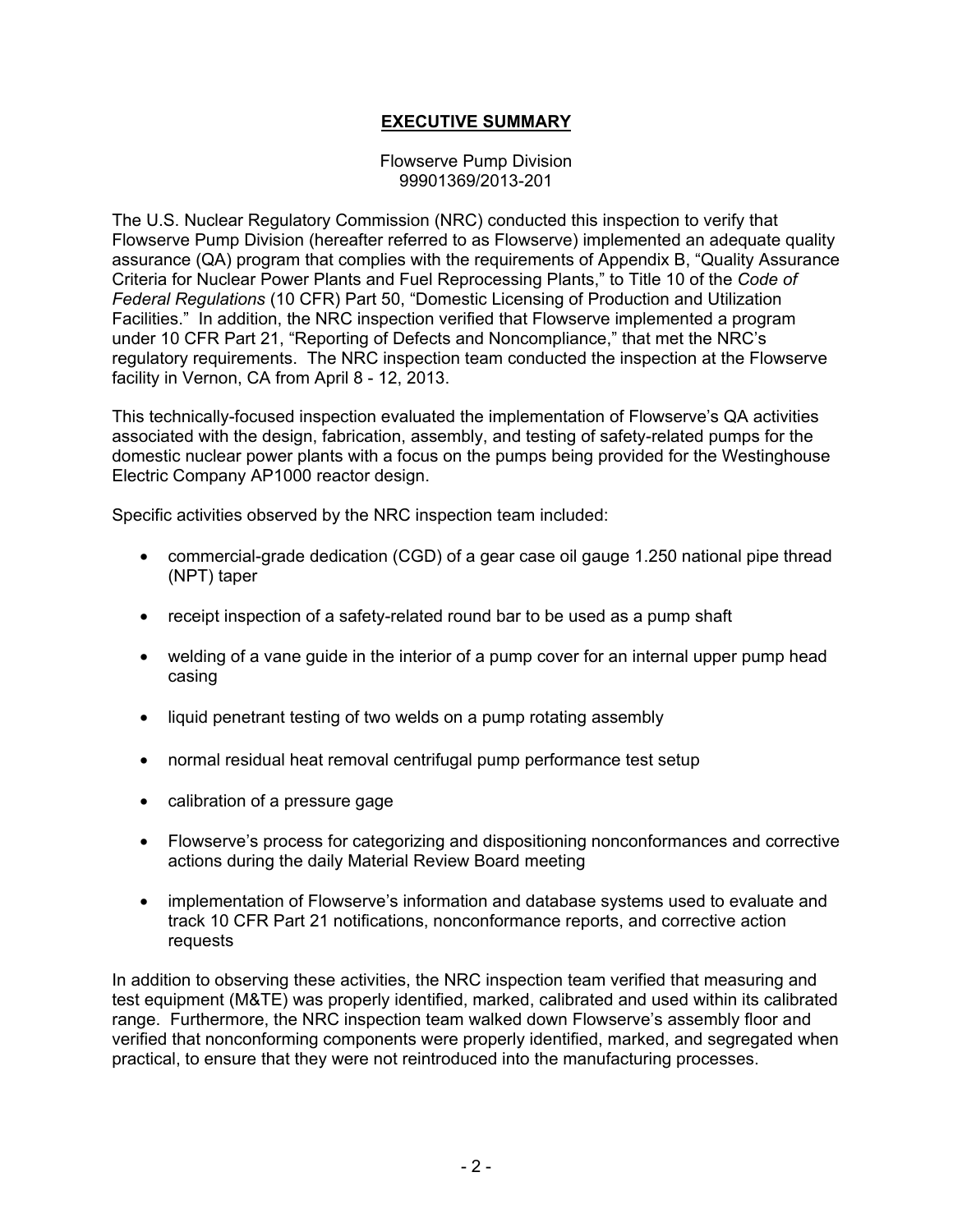The following regulations served as the bases for the NRC inspection:

- Appendix B to 10 CFR Part 50
- 10 CFR Part 21

During the course of this inspection, the NRC inspection team implemented Inspection Procedure (IP) 43002, "Routine Inspections of Nuclear Vendors," dated April 25, 2011, IP 43004, "Inspection of Commercial-Grade Dedication Programs," dated April 25, 2011, and IP 36100, "Inspection of 10 CFR Part 21 and Programs for Reporting Defects and Noncompliance," dated February 13, 2012.

This was the third documented NRC inspection of the Flowserve's facility in Vernon, CA. The last NRC inspection was conducted in September 2011. The results of this inspection were documented in Inspection Report No. 99901369/2011-202, dated October 28, 2011. The report documented one violation of NRC requirements and one nonconformance to NRC requirements that were contractually imposed upon Flowserve by its customers. This inspection report documents the NRC's followup on Flowserve's implementation of the corrective actions for these issues.

The NRC inspection team concluded that Flowserve's QA policies and procedures comply with the applicable requirements of 10 CFR Part 21 and Appendix B to 10 CFR Part 50, and that Flowserve's personnel are implementing these policies and procedures effectively. The results of this inspection are summarized below.

### 10 CFR Part 21 Program

The NRC inspection team concluded that Flowserve is implementing its 10 CFR Part 21 program in accordance with the regulatory requirements of 10 CFR Part 21. Based on the limited sample of documents reviewed, the NRC inspection team also determined that Flowserve is implementing its policies and procedures associated with the 10 CFR Part 21 program. No findings of significance were identified.

#### Design Control and Commercial Grade Dedication

The NRC inspection team concluded that Flowserve is implementing its design control and CGD programs in accordance with the regulatory requirements of Criterion III, "Design Control," of Appendix B to 10 CFR Part 50. Based on the limited sample of documents reviewed, the NRC inspection team also determined that Flowserve is implementing its policies and procedures associated with the design control and CGD programs. No findings of significance were identified.

#### Oversight of Contracted Activities and Internal Audits

The NRC inspection team concluded that Flowserve is implementing its oversight of contracted activities and internal audits program in accordance with the regulatory requirements of Criterion IV, "Procurement Document Control," Criterion VII, "Control of Purchased Material, Equipment, and Services," and Criterion XVIII, "Audits," of Appendix B to 10 CFR Part 50. Based on the limited sample of documents reviewed, the NRC inspection team also determined that Flowserve is implementing its policies and procedures associated with the oversight of contracted activities. No findings of significance were identified.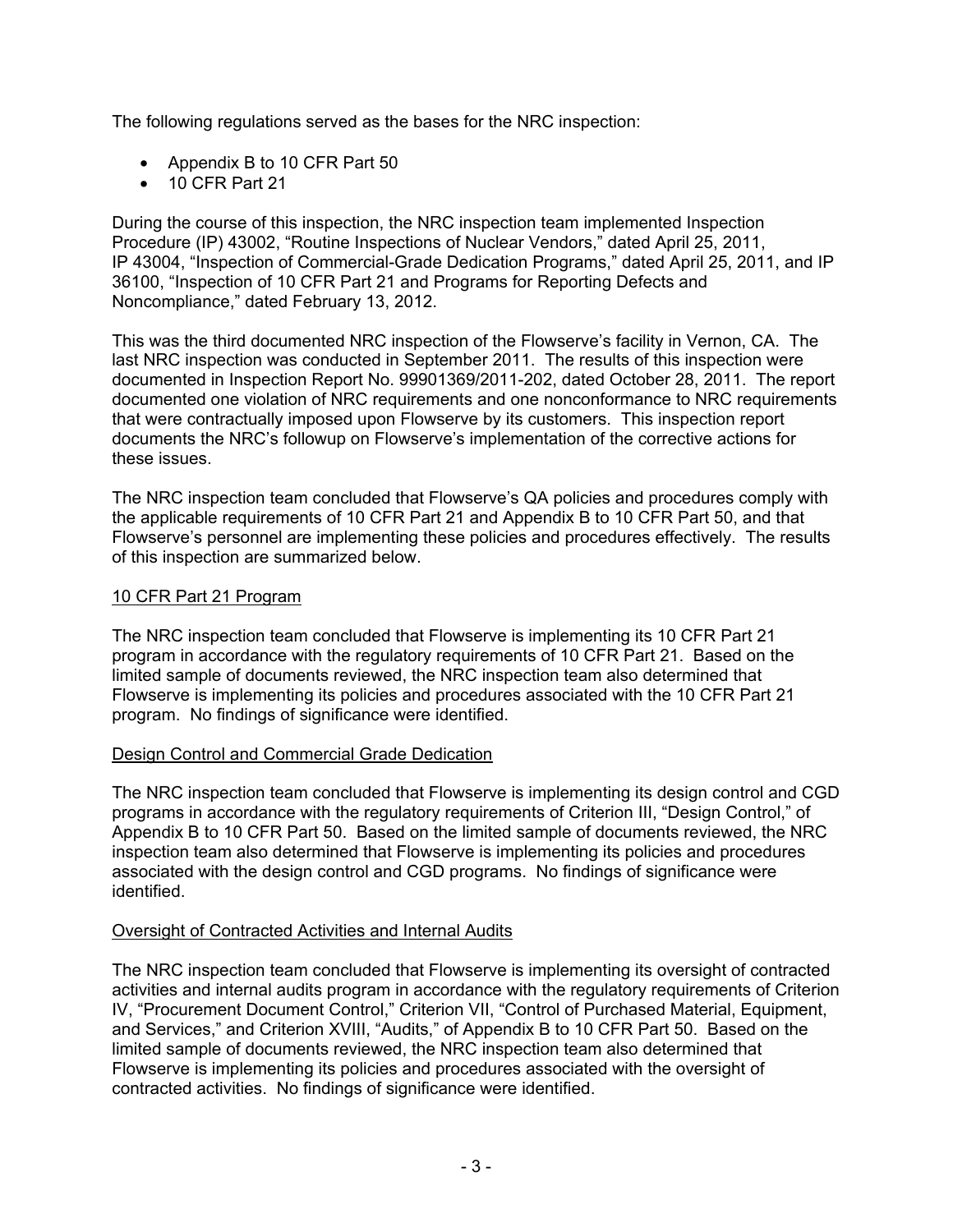#### Control of Special Processes

The NRC inspection team concluded that Flowserve is implementing its control of special processes program in accordance with the regulatory requirements of Criterion IX, "Control of Special Processes," of Appendix B to 10 CFR Part 50. Based on the limited sample of documents reviewed, the NRC inspection team also determined that Flowserve is implementing its policies and procedures associated with the control of special processes program. No findings of significance were identified.

#### Test Control

The NRC inspection team concluded that Flowserve is implementing its test control program in accordance with the regulatory requirements of Criterion XI, "Test Control," of Appendix B to 10 CFR Part 50. Based on the limited sample of documents reviewed, the NRC inspection team also determined that Flowserve is implementing its policies and procedures associated with the test control program. No findings of significance were identified.

#### Control of Measuring and Test Equipment

The NRC inspection team concluded that Flowserve is implementing its M&TE program in accordance with the regulatory requirements of Criterion XII, "Control of Measuring and Test Equipment," of Appendix B to 10 CFR Part 50. Based on the limited sample of documents reviewed, the NRC inspection team also determined that Flowserve is implementing its policies and procedures associated with the M&TE program. No findings of significance were identified.

#### Nonconforming Material, Parts, or Components

The NRC inspection team concluded that Flowserve is implementing its nonconforming materials, parts, or components program in accordance with the regulatory requirements of Criterion XV, "Nonconforming Materials, Parts, or Components," of Appendix B to 10 CFR Part 50. Based on the limited sample of documents reviewed, the NRC inspection team also determined that Flowserve is implementing its policies and procedures associated with the control of nonconforming materials, parts, or components. No findings of significance were identified.

#### Corrective Action

The NRC inspection team concluded that Flowserve is implementing its corrective action program in accordance with the regulatory requirements of Criterion XVI, "Corrective Action," of Appendix B to 10 CFR Part 50. Based on the limited sample of documents reviewed, the NRC inspection team also determined that Flowserve is implementing its policies and procedures associated with the corrective action program. No findings of significance were identified.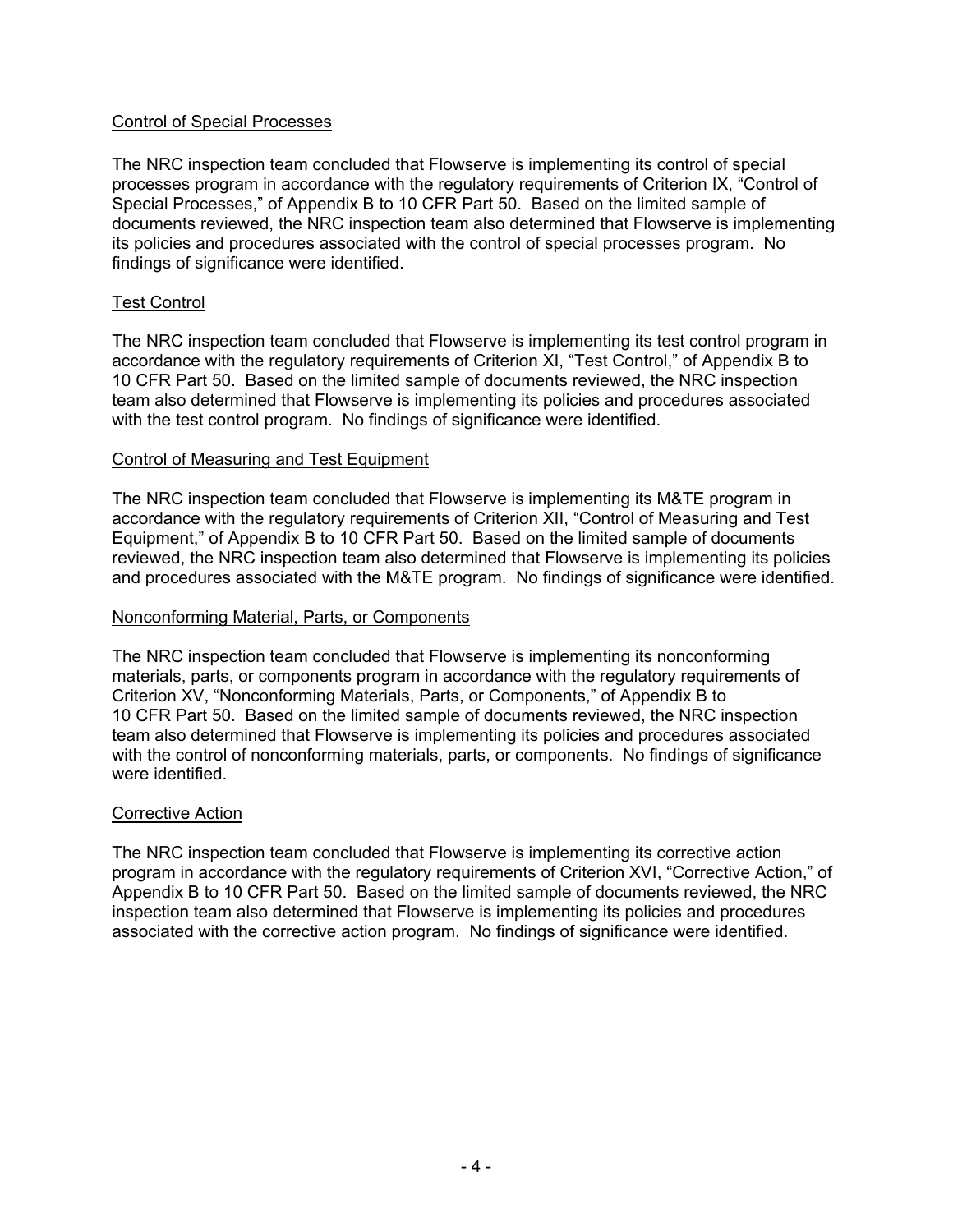# **REPORT DETAILS**

The U.S. Nuclear Regulatory Commission (NRC) inspection team observed various activities related to Flowserve's quality assurance (QA) activities associated with the design, fabrication, assembly, and testing of safety-related pumps for the domestic nuclear power plants with a focus on the pumps provided for the Westinghouse Electric Company (WEC) AP1000 reactor design.

Specific activities observed by the NRC inspection team included:

- commercial-grade dedication of a gear case oil gauge 1.250 national pipe thread (NPT) taper
- receipt inspection of a safety-related round bar to be used as a pump shaft
- welding of a vane guide in the interior of a pump cover for an internal upper pump head casing
- liquid penetrant testing of two welds on a pump rotating assembly
- normal residual heat removal system (RNS) centrifugal pump performance test setup
- calibration of a pressure gage
- Flowserve's process for categorizing and dispositioning nonconformances and corrective actions during the daily Material Review Board (MRB) meeting
- implementation of Flowserve's information and database systems used to evaluate and track 10 CFR Part 21 notifications, nonconformance reports, and corrective action requests

In addition to observing these activities, the NRC inspection team verified that measuring and test equipment (M&TE) was properly identified, marked, calibrated and used within its calibrated range. Furthermore, the NRC inspection team walked down Flowserve's assembly floor and verified that nonconforming components were properly identified, marked, and segregated when practical, to ensure that they were not reintroduced into the manufacturing processes.

#### 1. 10 CFR Part 21 Program

#### a. Inspection Scope

The NRC inspection team reviewed Flowserve's policies and implementing procedures that govern Flowserve's Title 10 of the *Code of Federal Regulations* (10 CFR) Part 21, "Reporting of Defects and Noncompliance," program to verify compliance with the regulatory requirements. In addition, the NRC inspection team evaluated the 10 CFR Part 21 postings and a sample of Flowserve's purchase orders (POs) for compliance with the requirements of 10 CFR 21.6, "Posting Requirements," 10 CFR 21.21, "Notification of Failure to Comply or Existence of a Defect and its Evaluation," and 10 CFR 21.31, "Procurement Documents."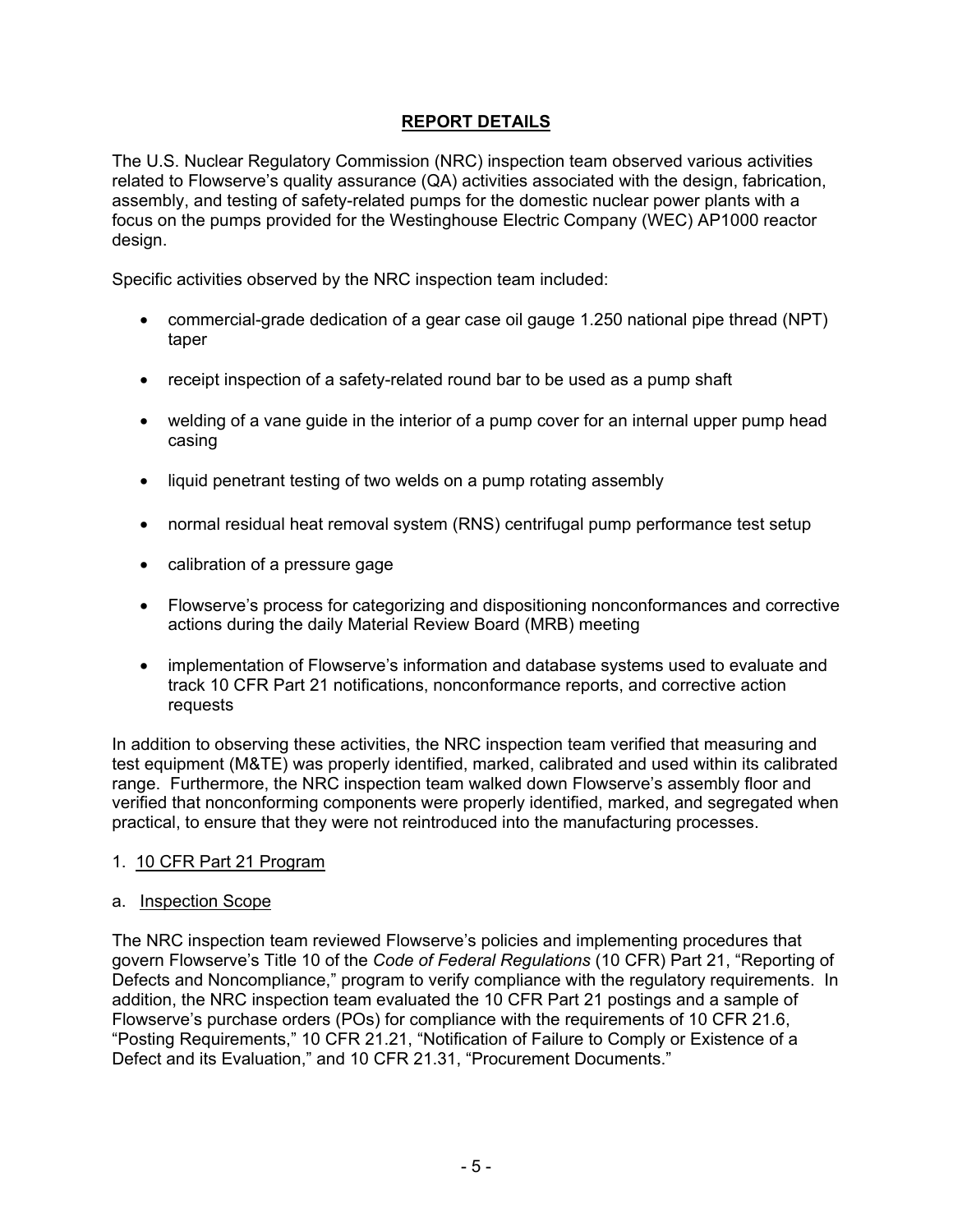The NRC inspection team verified the content of Flowserve's 10 CFR Part 21 postings, as well as the location of each posting. The NRC inspection team verified that the information required by 10 CFR 21.6 was included on the postings distributed throughout the Vernon, CA complex. The NRC inspection team walked down each of the locations and also verified that Flowserve posted the required documents in conspicuous locations consistent with the requirements of 10 CFR 21.6(2). The NRC inspection team also verified that Flowserve's nonconformance and corrective action procedures provide a link to the 10 CFR Part 21 program. In addition, the NRC inspection team reviewed Flowserve's procurement procedures, as well as a sample of purchase orders (PO), and verified that the procurement process and each procurement document specified, when applicable, that the vendor must report defects and noncompliances in accordance with 10 CFR Part 21. Furthermore, the NRC inspection team discussed the 10 CFR Part 21 program with Flowserve's management and technical staff. The attachment to this inspection report lists the documents reviewed by the NRC inspection team.

# b. Observations and Findings

For a sample of six evaluations under 10 CFR Part 21, the NRC inspection team verified that Flowserve had effectively implemented the requirements for evaluating deviations and failures to comply. In addition, the NRC inspection team reviewed a sample of corrective action reports (CAR) and nonconformance reports (NCRs) to verify that Flowserve had appropriately determined that an evaluation of the reported issues was not necessary in accordance with 10 CFR Part 21.

# c. Conclusion

The NRC inspection team concluded that Flowserve is implementing its 10 CFR Part 21 program in accordance with the regulatory requirements of 10 CFR Part 21. Based on the limited sample of documents reviewed, the NRC inspection team also determined that Flowserve is implementing its policies and procedures associated with the 10 CFR Part 21 program. No findings of significance were identified.

# 2. Design Control

# a. Inspection Scope

The NRC inspection team reviewed Flowserve's policies and implementing procedures that govern the design control program to verify compliance with the regulatory requirements in Criterion III, "Design Control," of Appendix B, "Quality Assurance Program Criteria for Nuclear Power Plants and Fuel Reprocessing Plants," to 10 CFR Part 50, "Domestic Licensing of Production and Utilization Facilities," and the requirements in Subsection NCA, "General Requirements for Division 1 and Division 2"; Subsection NB, "Class 1 Components"; and Subsection ND, "Class 3 Components," of Section III, "Rules for Construction of Nuclear Facility Components," of the American Society of Mechanical Engineers (ASME) Boiler and Pressure Vessel (B&PV) Code, 1998 Edition, 2000 Addenda. The NRC inspection team also reviewed a sample of assembly drawings, part drawings, bills of materials, applicant reports, design reports, engineering change order (ECO), and associated WEC POs.

The NRC inspection team also verified that Flowserve is appropriately implementing the requirements of Subsection NCA 3855.5, "Utilization of Unqualified Source Material," of Subsection NCA, "General Requirements of Division 1 and Division 2," of Section III of the ASME B&PV Code. In addition, the NRC inspection team reviewed Flowserve's program for the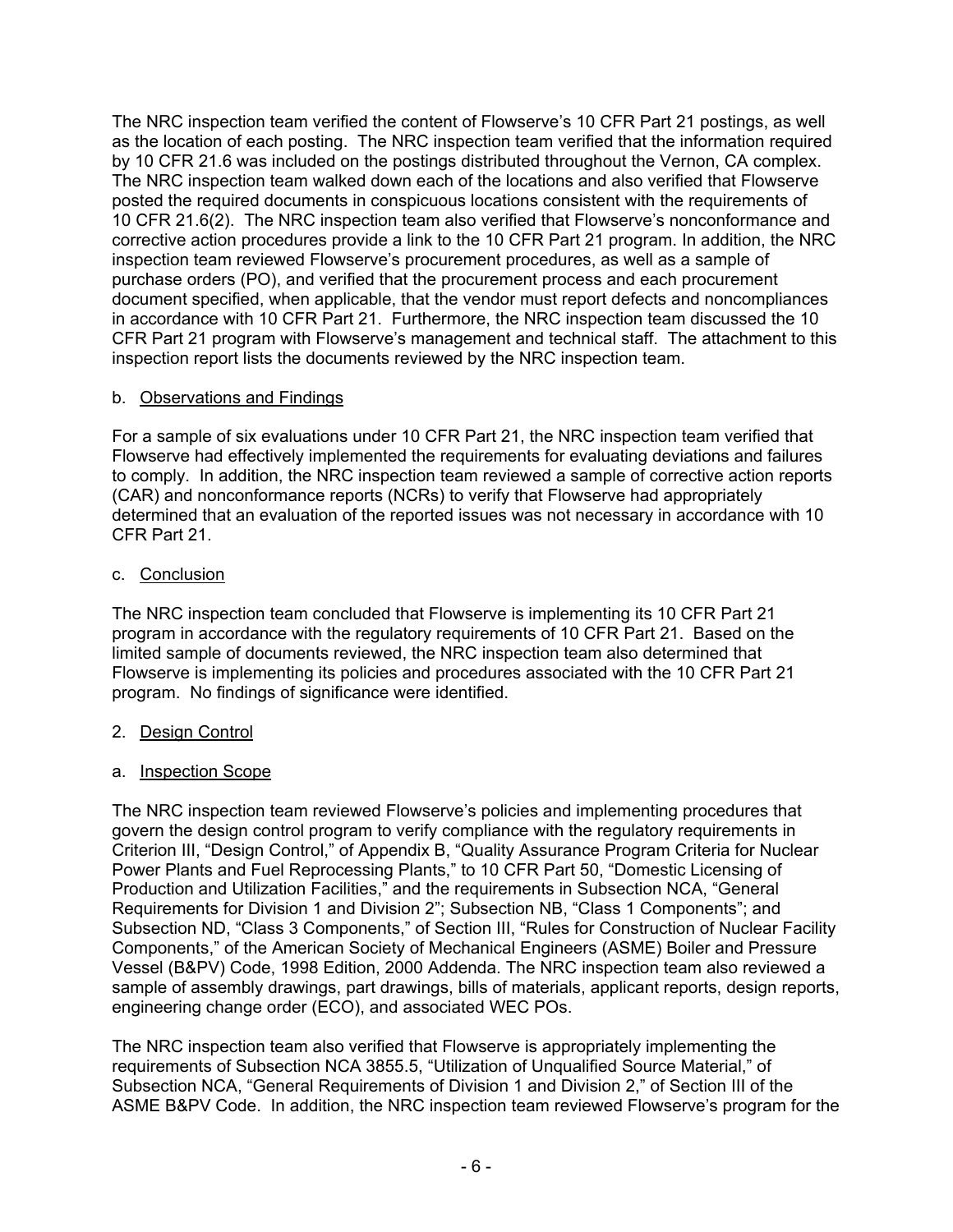dedication of commercial-grade items (CGI) for use in safety-related applications to verify compliance with the applicable regulatory requirements. The NRC inspection team reviewed several dedication packages, including dedication plans, the criteria for the selection of critical characteristics, and the selection of verification methods to verify effective implementation of Flowserve's CGI dedication process. The NRC inspection team also observed the dedication of a gear case oil gauge by one of the Flowserve quality control (QC) inspectors. Furthermore, the NRC inspection team also discussed the design control and commercial-grade dedication programs with Flowserve's management and technical staff. The attachment to this inspection report lists the documents reviewed by the NRC inspection team.

# b. Observations and Findings

# b.1 Implementation of Flowserve's Design Control Program

Flowserve has been awarded a contract from WEC to design and fabricate RNS centrifugal pumps for the AP1000 reactor design, and it continues to provide numerous other pumps and pump components to the operating nuclear fleet. The RNS pumps are safety-related for pressure boundary purposes only. The NRC inspection team reviewed Flowserve Order Numbers RLCU00087 and RLCU00088 for the RNS pumps for Vogtle Electric Generating Plant Units 3 and 4 (hereafter referred to as Vogtle), and Virgil C. Summer Nuclear Station Units 2 and 3 (hereafter referred to as V.C. Summer), respectively, and evaluated the associated design control process.

The NRC inspection team verified that WEC AP1000 procurement specification APP-MP08-Z0-001, Revision 6 dated April 2, 2012, for the RNS pumps for Vogtle and V.C. Summer, was properly translated into Flowserve specification sheets, drawings, procedures, analyses, calculations, and instructions and that engineering data supported this information. The specifications verified included material specifications, applicable ASME Code construction requirements, qualification reports, test requirements, and test reports. The associated documentation reviewed included design reports, pump drawings, and lists of materials of construction. All documents reviewed contained the appropriate technical details and met the WEC AP1000 procurement specification. No issues of significance were identified.

In response to operating experience associated with the use of mechanical seals made with Teflon, the NRC inspection team reviewed the WEC design specification and the Flowserve documents to ensure that the use of Teflon was not allowed and is not being used by Flowserve. The tensile and elasticity properties of Teflon degrade at radiation levels above  $10<sup>4</sup>$ rads. Because of this degradation in a radiation area, Teflon is not used in nuclear power plants. The NRC inspection team confirmed that the WEC design specification specifically prohibited the use of Teflon in the RNS pumps. A review of the Flowserve material listings did not identify any Teflon being used in the pumps.

#### b.2 Implementation of Flowserve's Commercial Grade Item Dedication Program

The NRC inspection team reviewed several dedication packages, including dedication plans, the criteria for the selection of critical characteristics, and the selection of verification methods to verify effective implementation of Flowserve's CGI dedication process. The NRC inspection team reviewed a sample of dedication packages associated with pumps being supplied to Exelon, First Energy, and Florida Power and Light. The NRC sample included items such as: O-rings, ball bearings, gear case oil gauges, space gear couplings, and washers. The NRC inspection team noted that Flowserve performed verification activities as part of the dedication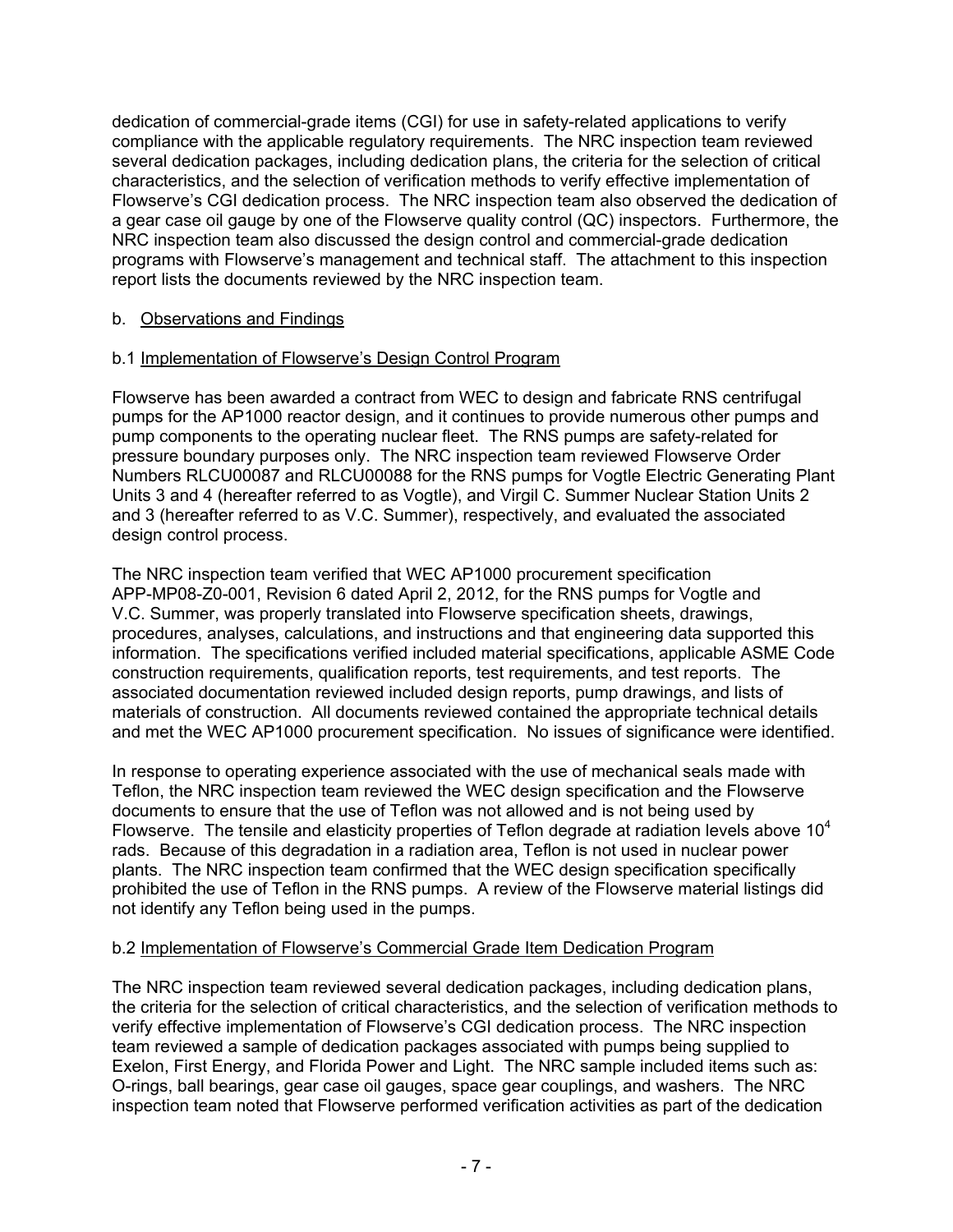of these items in accordance with the engineering (EE) requirements and acceptance criteria established in the engineering evaluation documents, including recording actual values of critical dimensions on inspection reports when conducting inspection and test activities related to the dedication. No issues of significance were identified.

# c. Conclusion

The NRC inspection team concluded that Flowserve is implementing its design control and commercial-grade dedication programs in accordance with the regulatory requirements of Criterion III of Appendix B to 10 CFR Part 50. Based on the limited sample of documents reviewed, the NRC inspection team also determined that Flowserve is implementing its policies and procedures associated with the design control and commercial-grade dedication programs. No findings of significance were identified.

# 3. Oversight of Contracted Activities and Internal Audits

# a. Inspection Scope

The NRC inspection team reviewed Flowserve's policies and implementing procedures that govern the implementation of Flowserve's oversight of contracted activities and internal audits program to verify compliance with the requirements of Criterion IV, "Procurement Document Control," Criterion VII, "Control of Purchased Material, Equipment, and Services," and Criterion XVIII, "Audits," of Appendix B to 10 CFR Part 50. The NRC inspection team reviewed a sample of POs, external and internal audits, and receipt inspection records to evaluate compliance with Flowserve's program and technical requirements. In addition, the NRC inspection team reviewed the disposition of corrective actions to resolve deficiencies that audit findings identified for adequacy and timeliness. Furthermore, the NRC inspection team discussed the oversight of contracted activities with Flowserve's management and technical staff. The attachment to this inspection report lists the documents reviewed by the NRC inspection team.

# b. Observations and Findings

# b.1 Procurement Document Control

The NRC inspection team reviewed a sample of POs that Flowserve issued in support of the WEC AP1000 design to determine if the requirements identified in the procedures were imposed on the applicable purchasing documents. The NRC inspection team found that the POs adequately documented the procurement requirements as established by Flowserve's governing policies and implementing procedures, which include (1) imposition of appropriate quality, technical, and regulatory requirements and (2) identification of the applicable codes and standards. In addition, the NRC inspection team confirmed that all the safety-related POs reviewed included clauses that invoke the provisions of 10 CFR Part 21 and that require the vendor or supplier to conduct safety-related work under its approved QA program. No issues of significance were identified.

# b.2 Maintenance of the Approved Vendors List

Flowserve maintains two approved vendors lists (AVL). The first AVL includes suppliers authorized to provide ASME B&PV Code (QL-1) and safety-related (QL-3) products. The second AVL includes suppliers of commercial products and services (QL-5). When Flowserve procures products or services to be used in safety-related applications from suppliers identified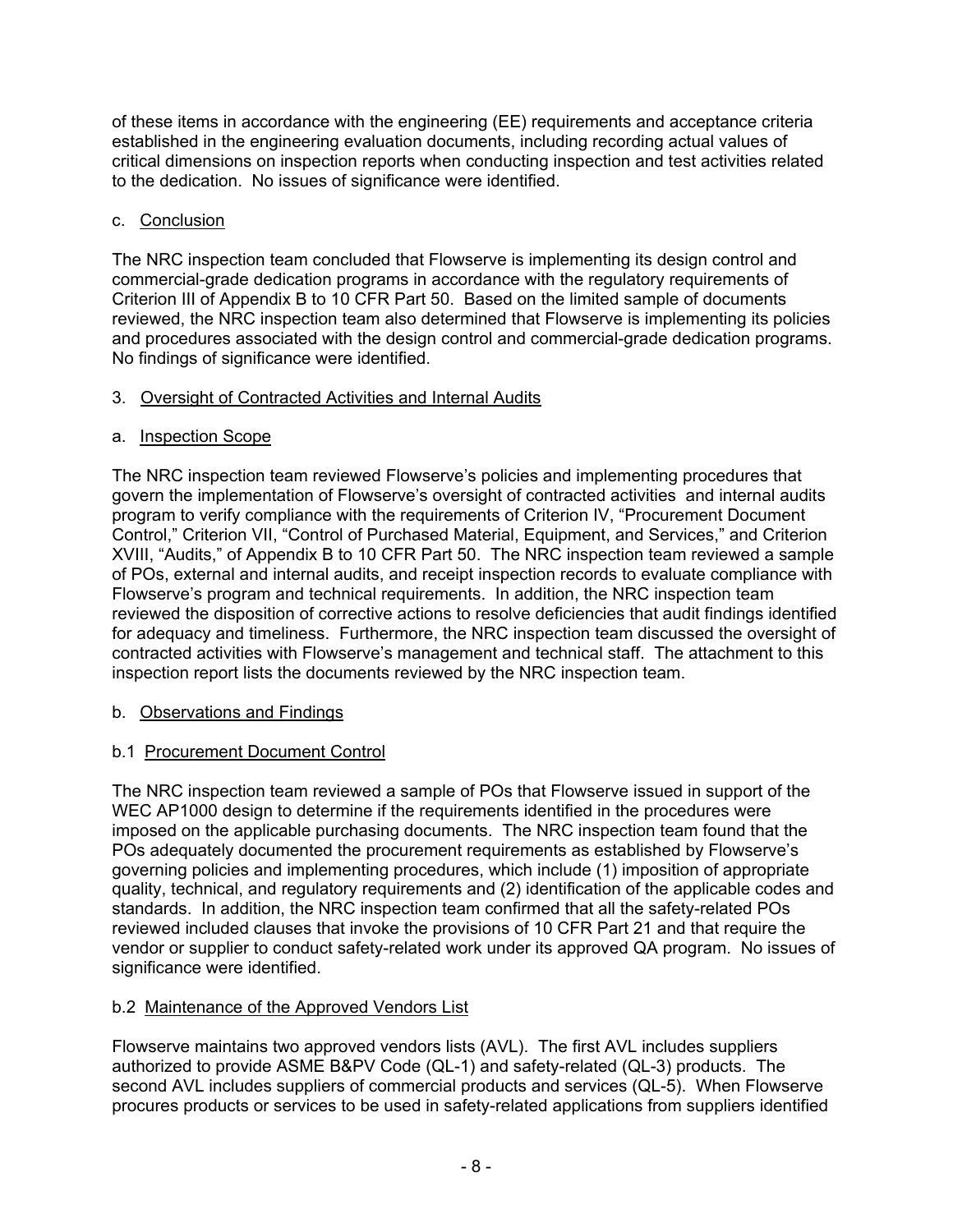as QL-5, these products and services are dedicated in accordance with Flowserve's commercial-grade dedication program. The NRC inspection team reviewed both the AVLs to ensure that qualified and approved suppliers were listed; that the lists were maintained, distributed, and periodically updated by authorized personnel; and that any revisions to the lists were implemented following the applicable procedures.

# b.3 External and Internal Audits

The NRC inspection team reviewed a sample of external and internal audits to verify the implementation of Flowserve's audit program. The NRC inspection team verified that Flowserve had prepared and approved plans that identify the audit scope, focus, and applicable checklist criteria before the initiation of the audit activity. The NRC inspection team confirmed that the audit reports contained a review of the relevant QA criteria in Appendix B to 10 CFR Part 50 for the activities that individual suppliers performed and documentation of pertinent supplier guidance associated with each criterion. For audits that resulted in findings, the NRC inspection team verified that the supplier had established a plan for corrective action and that Flowserve had reviewed and approved the corrective action and verified its satisfactory completion and proper documentation. Flowserve's audit program also includes the performance of annual evaluations of suppliers to ensure that they are effectively implementing their approved QA programs. For a sample of annual evaluations, the NRC inspection team verified that these were performed in accordance with Flowserve's procedures and contained all the required information. No issues of significance were identified.

# b.4 Receipt Inspection

The NRC inspection team observed the receipt of the inspection of a safety-related round bar to be used as a pump shaft. The NRC inspection team observed the Flowserve QC inspector review documentation, confirm the PO information, conduct a review for any obvious damage, verify the quantity received, verify dimensional aspects of the bar, and compare measurements to the drawing. No issues of significance were identified.

# b.5 Qualification and Training of Auditors, Lead Auditors and Inspection Personnel

The NRC inspection team reviewed a sample of the training and qualification records of Flowserve's lead auditors, auditors and inspection personnel and confirmed that auditing and inspection personnel had completed all required training and had maintained qualification and certification in accordance with Flowserve's policies and procedures. No issues of significance were identified.

# c. Conclusion

The NRC inspection team concluded that Flowserve is implementing its oversight of contracted activities and internal audits program in accordance with the regulatory requirements of Criterion IV, Criterion VII, and Criterion XVIII of Appendix B to 10 CFR Part 50. Based on the limited sample of documents reviewed, the NRC inspection team also determined that Flowserve is implementing its policies and procedures associated with the oversight of contracted activities. No findings of significance were identified.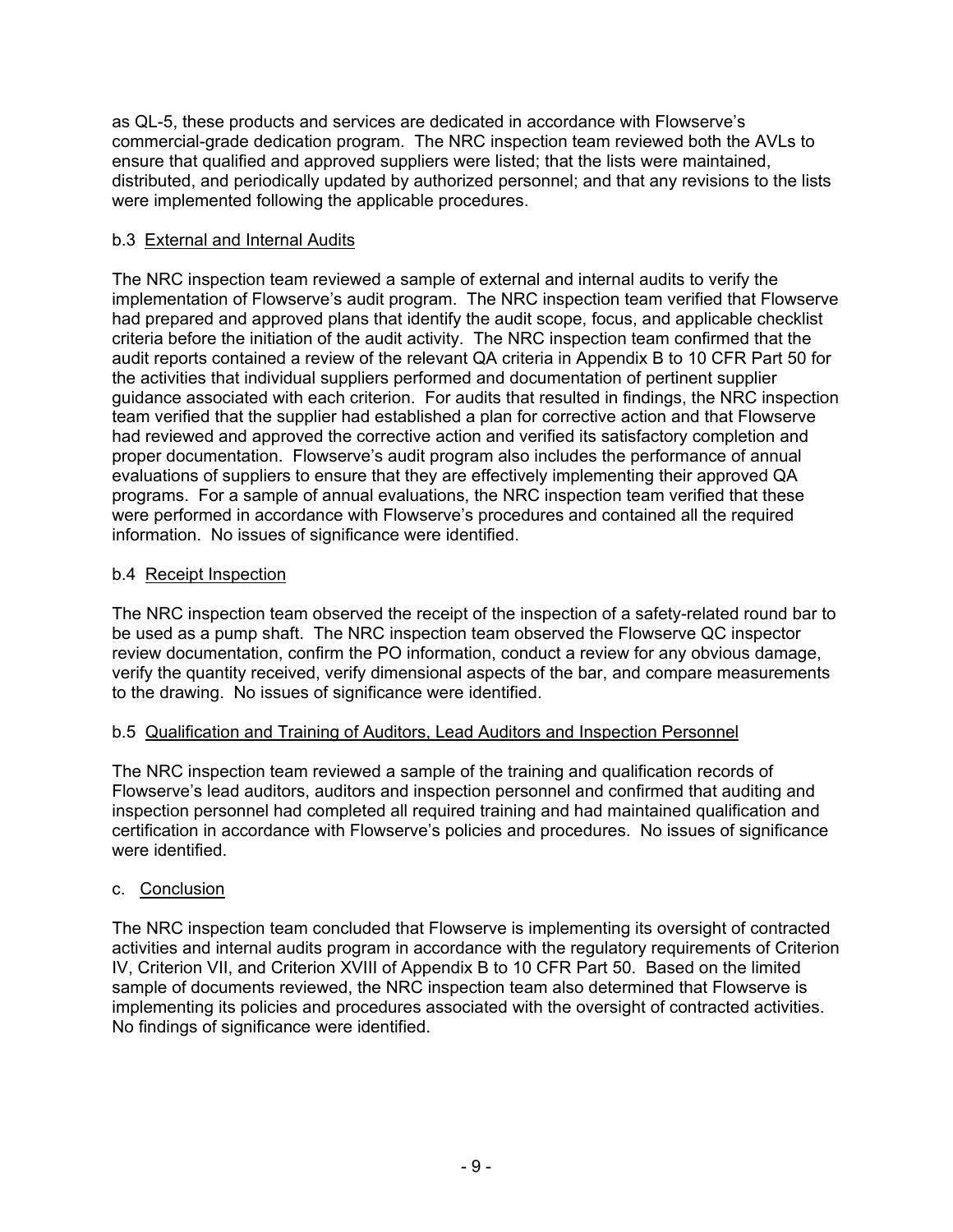## 4. Control of Special Processes

#### a. Inspection Scope

The NRC inspection team reviewed Flowserve's policies and implementing procedures that govern the control of special processes to verify compliance with the regulatory requirements of Criterion IX, "Control of Special Processes," of Appendix B to 10 CFR Part 50, Section III, Section V, "Nondestructive Examination," and Section IX, "Welding and Brazing Qualification," of the ASME Code, 1998 Edition, 2000 Addenda. The NRC inspection team also reviewed a sample of test reports and observed liquid penetrant testing of two welds on a pump rotating assembly as well as welding of a vane guide in the interior of a pump cover. In addition, the NRC inspection team discussed the control of special processes program with Flowserve's management and technical staff. The attachment to this inspection report lists the documents reviewed by the NRC inspection team.

### b.1 Welding Process

The NRC inspection team observed Flowserve's tack welding of a guide vane in the interior of a pump cover. The pump cover was for an internal upper pump head casing for a RCP for St. Lucie Plant. All components or parts at Flowserve are fabricated with each step of the process documented in Operation Notes (ON). ONs provide Flowserve's personnel with the appropriate procedures, processes, hold points, and quality checks required during each step of the fabrication process. The welding of the guide vane was performed using procedure WR-1503, "General Welding Requirements ASME Code Section III Class 1 Nuclear Parts," Revision F, dated January 20, 2005.

The NRC inspection team also determined that qualified welders perform welding on ASME B&PV Code materials and fabrication in accordance with approved Welding Procedure Specifications and Procedure Qualification Records. The NRC inspection team also confirmed that, for a sample of certified material test reports, the reports complied with the chemical composition and mechanical properties, as required by applicable edition and addenda of Section III of the ASME B&PV Code.

# b.2 Control of Weld Material

The NRC inspection team observed that Flowserve clearly identified welding materials at all times, and that it retained identification of acceptable material throughout storage, handling, and use until the material was actually consumed in the welding process. The NRC inspection team also observed that covered weld electrodes and flux were stored in moisture and temperature controlled environments, and that the process for conditioning of electrodes was being implemented, as applicable, in accordance with Section IX of the ASME B&PV Code. The temperature indications for storage areas were all within calibration periodicity. No issues of significance were identified.

#### b.3 Nondestructive Examination

The NRC inspection team observed a liquid penetrant examination of two welds on a pump rotating assembly for St. Lucie Plant. The examination was performed by a Level II non-destructive examination (NDE) QC inspector using Flowserve-NPO- PT-1505, "Liquid Penetrate Examination ASME Section III Subsection NB for Class 1 Primary Coolant Components," Revision H, dated June 6, 2008. The purpose of the examination was to inspect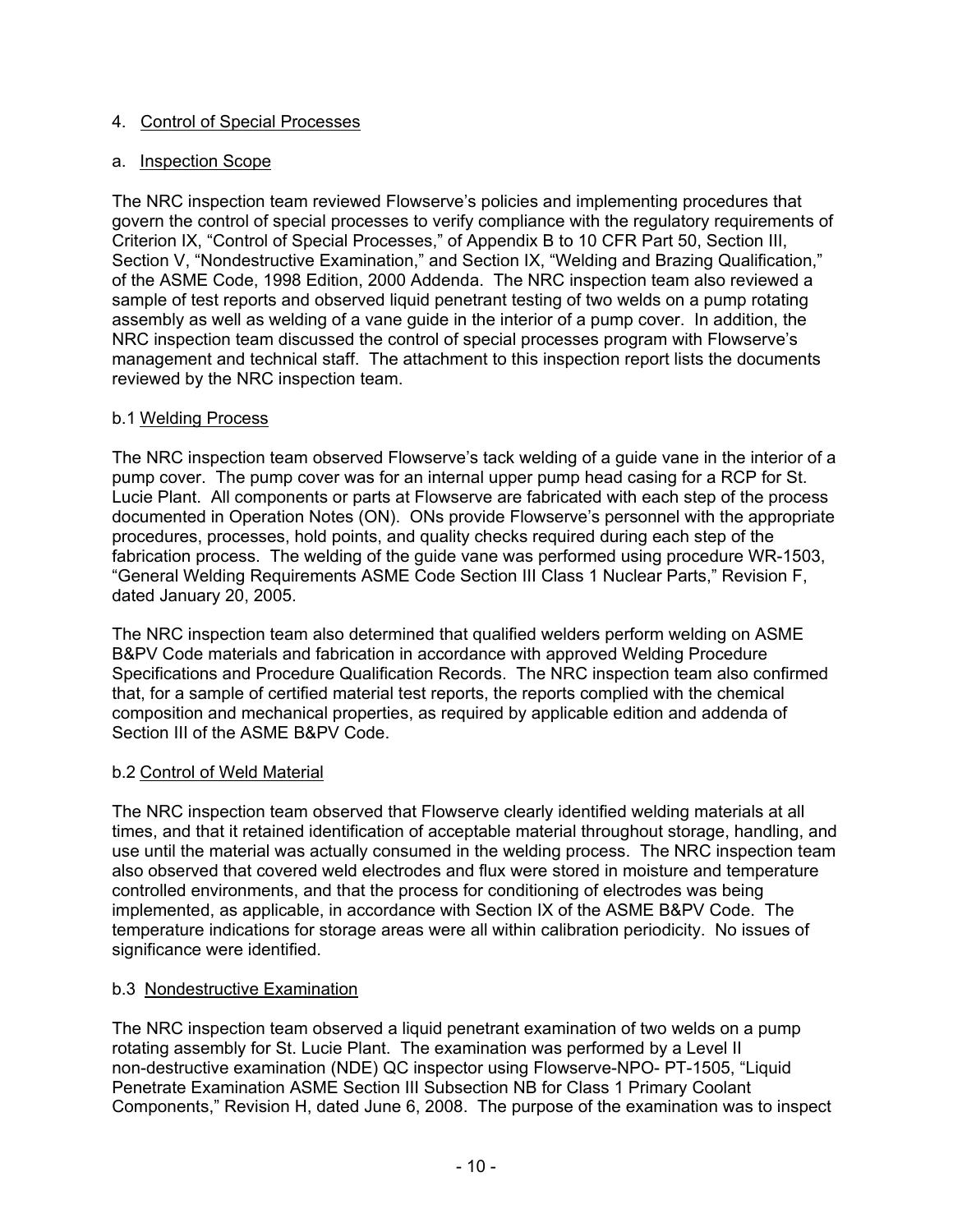the finished welds at each side ring of the pump shaft and verify that the welds met the acceptance criteria in accordance with the Section III ASME B&PV Code. Upon the completion of the examination, the NRC inspection team observed the NDE QC inspector document and log all the results in accordance with the procedure. No issues of significance were identified.

# b.4 Qualification and Training of Welding and Nondestructive Testing Personnel

The NRC inspection team reviewed a sample of training and qualification records for Flowserve's welders and welding operators. The NRC inspection team confirmed that these individuals had completed all the required training and had maintained qualification and certification in accordance with Flowserve's policies and procedures, and that the welding operators were qualified in accordance with the applicable requirements of Sections III and IX of the ASME B&PV Code. The NRC inspection team also verified that the welder performance qualification list was adequately maintained. No issues of significance were identified.

The NRC inspection team selected a sample of training and qualification records for Flowserve's NDE personnel. The NRC inspection team confirmed that Flowserve's personnel were trained and qualified in accordance with American Society for Nondestructive Testing SNT-TC-1A, "Personnel Qualification and Certification in Nondestructive Testing," 1992 Edition, and the applicable requirements of Section III of the ASME B&PV Code. No issues of significance were identified.

### c. Conclusion

The NRC inspection team concluded that Flowserve is implementing its control of special processes program in accordance with the regulatory requirements of Criterion IX of Appendix B to 10 CFR Part 50. Based on the limited sample of documents reviewed, the NRC inspection team also determined that Flowserve is implementing its policies and procedures associated with the control of special processes program. No findings of significance were identified.

# 5. Test Control

# a. Inspection Scope

The NRC inspection team reviewed Flowserve's policies and implementing procedures that govern the test control program to verify compliance with the requirements of Criterion XI, "Test Control," of Appendix B to 10 CFR Part 50. The NRC inspection team also reviewed a sample of test plans and test procedures and observed an RNS centrifugal pump performance test setup. In addition, the NRC inspection team discussed the test control program with Flowserve's management and technical staff. The attachment to this inspection report lists the documents reviewed by the NRC inspection team.

#### b. Observations and Findings

# b.1 Test Plan and Procedure

The NRC inspection team verified that Flowserve's test procedures adequately included the technical, quality, and regulatory requirements identified in the associated customer POs and technical specifications. The NRC inspection team also verified that Flowserve's test procedure provided an adequate description of the test responsibilities, objectives, sequences, instructions, parameters, M&TE usage, acceptance criteria, and posttest activities and that they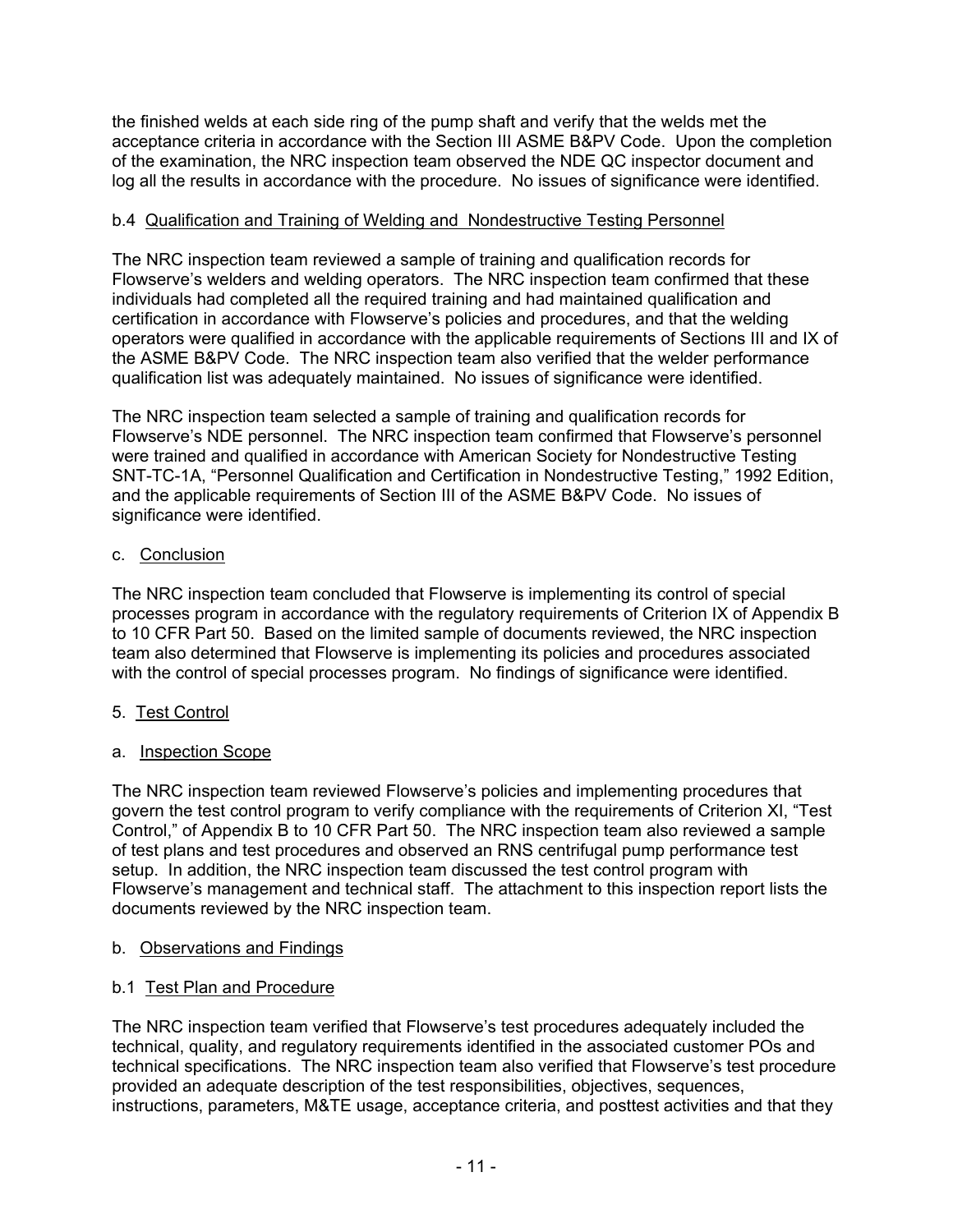also met the applicable requirements of Section III of the ASME B&PV Code, 1998 Edition,2000 Addenda. No issues of significance were identified.

## b.2 Test Program Implementation

At the time of the inspection, Flowserve did not perform any testing activities. Although the NRC inspection team did not observe any testing being performed, the NRC inspection team noted that two AP1000 RNS centrifugal pumps remained on the test stand from a previous test. The test setup for the RNS centrifugal pumps included a performance, NPSH, vibration, and full train tests in accordance with test procedure 156RLCU00087.

The NRC inspection team also verified that Flowserve had established and implemented a training and qualification program for the training and qualification of testing personnel. The NRC inspection team reviewed the qualification records for Level I, Level II, and Level III test engineers and confirmed that they had met all the required training and had maintained qualification and certification in accordance with Flowserve's NPO-FLTP-A-0005, "Test Engineer and Operator Qualifications and Certification," Revision D dated August 1, 2005 and ANSI N45.2.6 "Qualification of Inspection, Examination and Testing Personnel for Nuclear Power Plants."

#### b.3 Test Results and Data Evaluation

The NRC inspection team verified the test data results for the completed AP1000 RNS centrifugal pumps documented in Test Report No. 156RLCU00087. The NRC inspection team confirmed that the format and content of the test documentation was representative of the tests performed and that a qualified test technician appropriately recorded and evaluated required test data in accordance with the PO and the test procedure requirements.

The NRC inspection team also reviewed the Final Quality Assurance Records Data Packages for two centrifugal residual heat removal pumps shipped to Vogtle Unit 4 in April 2013. The data packages included records such as certificates of compliance, certified material test reports, heat treatments, tests, inspections, and signed code data reports for pump serial numbers 10RLCU0008703001 and 10RLCU0008703002. The NRC inspection team verified that all suppliers were on the Flowserve approved supplier list at the time of the item being supplied. No issues of significance were identified.

#### c. Conclusion

The NRC inspection team concluded that Flowserve is implementing its test control program in accordance with the regulatory requirements of Criterion XI of Appendix B to 10 CFR Part 50. Based on the limited sample of documents reviewed, the NRC inspection team also determined that Flowserve is implementing its policies and procedures associated with the test control program. No findings of significance were identified.

#### 6. Control of Measuring and Test Equipment

a. Inspection Scope

The NRC inspection team reviewed Flowserve's policies and implementing procedures that govern the M&TE program to verify compliance with the requirements of Criterion XII, "Control of Measuring and Test Equipment," of Appendix B to 10 CFR Part 50. The NRC inspection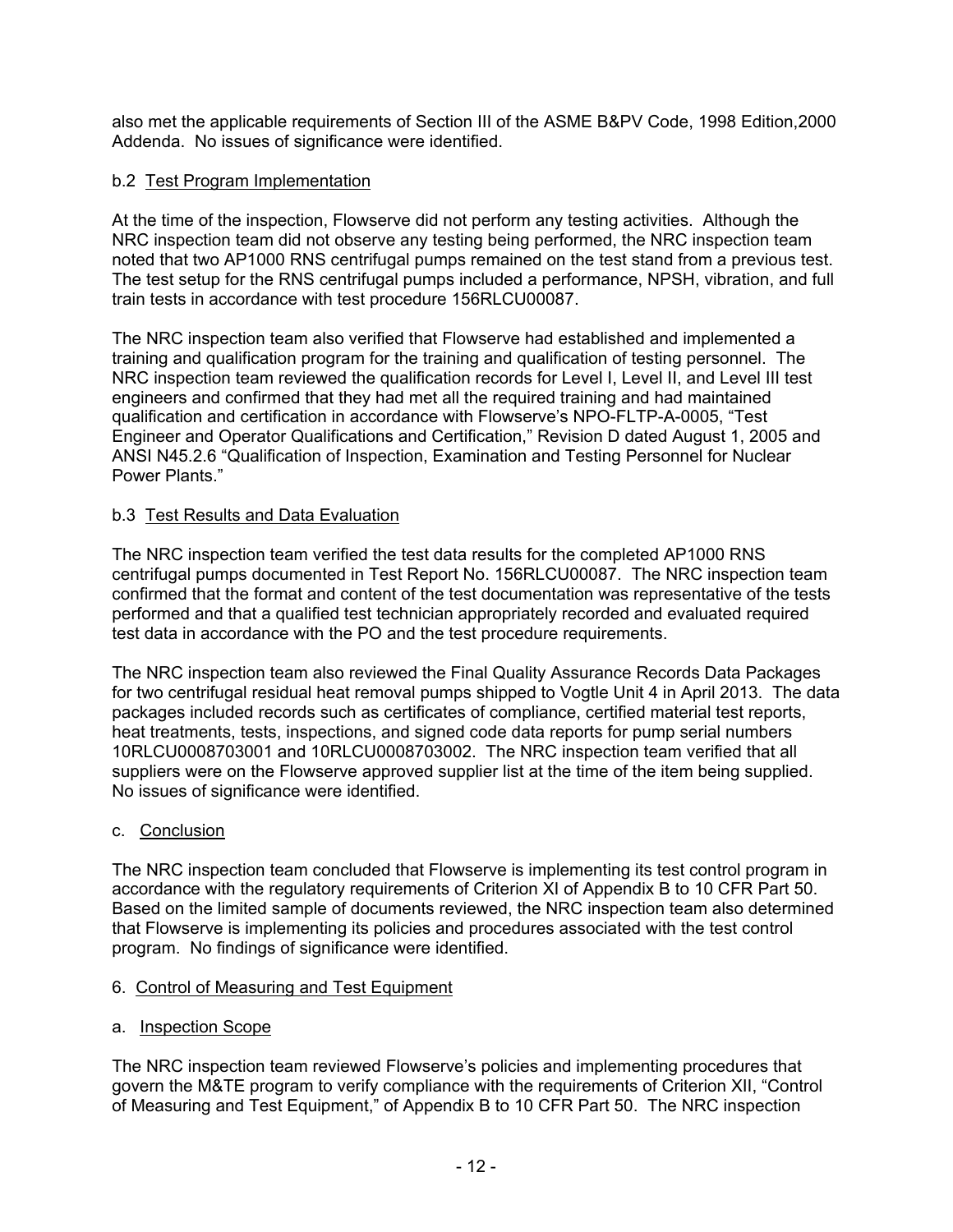team also reviewed a sample of calibration records and observed the calibration of a pressure gage. The NRC inspection team also verified that when M&TE equipment is received from the calibration service supplier and the calibration certificate states that it was found to be out of calibration, Flowserve generates an NCR to identify items that have been accepted using this equipment since the last valid calibration date and to perform an extent of condition. No issues of significance were identified. In addition, the NRC inspection team discussed the M&TE program with Flowserve's management and technical staff. The attachment to this inspection report lists the documents reviewed by the NRC inspection team.

## b. Observations and Findings

The NRC inspection team reviewed Flowserve's database used for tracking calibration completion and due dates for each of the approximately 2,000 M&TE devices. The NRC inspection team performed a visual sample inspection of several M&TE devices at the Flowserve calibration laboratory and in various test work stations. The NRC inspection team found that the sampled M&TE had the appropriate calibration stickers and current calibration dates, including the calibration due date. In addition, the calibration records reviewed by the NRC inspection team indicated the as-found or as-left conditions, accuracy required, calibration results, calibration dates, and the due date for recalibration. The NRC inspection team also verified that the selected M&TE was calibrated using procedures traceable to known industry standards. No issues of significance were identified.

### c. Conclusion

The NRC inspection team concluded that Flowserve is implementing its M&TE program in accordance with the regulatory requirements of Criterion XII of Appendix B to 10 CFR Part 50. Based on the limited sample of documents reviewed, the NRC inspection team also determined that Flowserve is implementing its policies and procedures associated with the M&TE program. No findings of significance were identified.

# 7. Nonconforming Materials, Parts, or Components

# a. Inspection Scope

The NRC inspection team reviewed Flowserve's policies and implementing procedures that govern the control of nonconformances to verify compliance with the requirements of Criterion XV, "Nonconforming Materials, Parts, or Components," of Appendix B to 10 CFR Part 50. The NRC inspection team reviewed a sample of NCRs and verified that the disposition and control of nonconformances was in accordance with Flowserve's procedural guidelines. The NRC inspection team also verified that the nonconformance process provides an effective interface to Flowserve's 10 CFR Part 21 program and procedure, and that a management system has been established for the oversight of NCRs. In addition, the NRC inspection team discussed the nonconformance program with Flowserve's management and technical staff. The attachment to this inspection report lists the documents reviewed by the NRC inspection team.

#### b. Observations and Findings

For the sample of NCRs reviewed, the NRC inspection team verified that Flowserve implemented an adequate program to assess and control nonconforming items, including appropriate identification, documentation, segregation, evaluation, and disposition of these items. Each NCR receives a review during the daily MRB meeting, which consists of QA,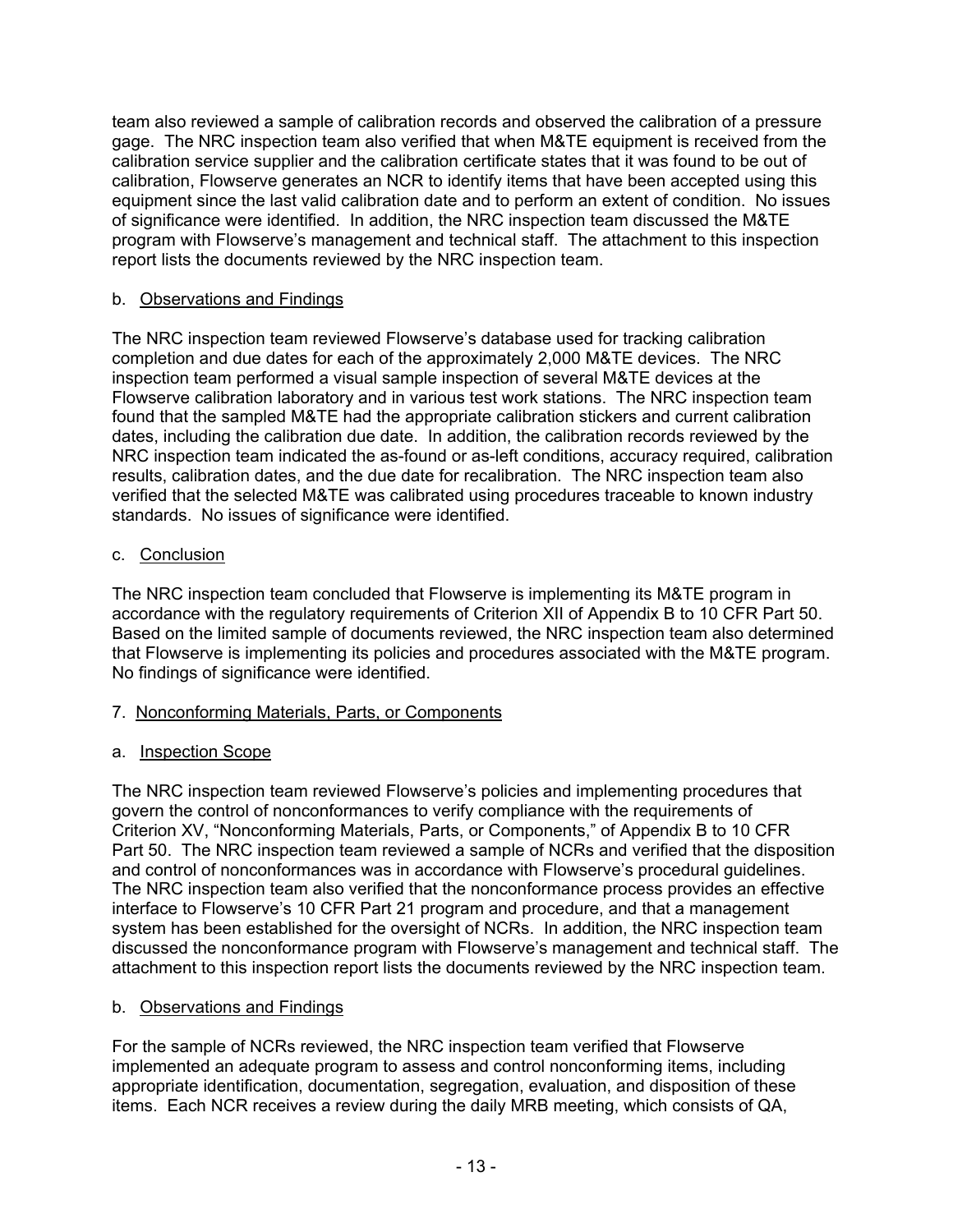engineering, purchasing, and inspection personnel evaluating all NCRs created since the last MRB or any NCRs with a changed status, dispositioning the NCRs in accordance with the Flowserve process, and documenting the bases for these decisions, as needed. For any NCRs requiring a more in-depth review, the MRB assigns engineering or inspection personnel, as necessary, to evaluate and disposition the nonconformance and provide adequate documentation of the evaluation. The NRC inspection team attended an MRB meeting to verify implementation of the nonconformance process. No issues of significance were identified.

The NRC inspection team also toured the shop floor to verify that there are designated areas to segregate and control the various classes of nonconforming materials. This process properly applies the principles of acceptable, repair, rework, hold, scrap, or use-as-is, and it provides for the necessary technical justifications to be adequately supported and properly documented by the associated engineering, quality, and purchasing organizations, including the need for additional design control measures as necessary, commensurate with those applied to the original design. No issues of significance were identified.

# c. Conclusion

The NRC inspection team concluded that Flowserve is implementing its nonconforming materials, parts, or components program in accordance with the regulatory requirements of Criterion XV of Appendix B to 10 CFR Part 50. Based on the limited sample of documents reviewed, the NRC inspection team also determined that Flowserve is implementing its policies and procedures associated with the control of nonconforming materials, parts, or components. No findings of significance were identified.

8. Corrective Action

# a. Inspection Scope

The NRC inspection team reviewed the current status of the corrective actions implemented in response to the findings from the September 2011 NRC inspection at Flowserve. The NRC inspection team also reviewed Flowserve's policies and implementing procedures that govern the corrective action program to verify compliance with the requirements of Criterion XVI, "Corrective Action," of Appendix B to 10 CFR Part 50. The NRC inspection team reviewed a sample of CARs and verified that the CARs' disposition and control provide adequate documentation and description of conditions adverse to quality, and specify the cause of these conditions and the corrective actions taken to prevent recurrence. The NRC inspection team also verified that the corrective action process provides an effective interface to Flowserve's 10 CFR Part 21 program and procedure, and that a management system has been established for the oversight of CARs and identification of trends for conditions adverse to quality. In addition, the NRC inspection team discussed the corrective action program with Flowserve's management and technical staff. The attachment to this inspection report lists the documents reviewed by the NRC inspection team.

# b. Observations and Findings

# b.1 Corrective Action Associated with Violation 99901369/2011-202-01

The NRC issued Violation 99901369/2008-201-01 for Flowserve's failure to complete an evaluation of a deviation or failure to comply within 60 days of discovery and failure to submit an interim report in writing to the NRC when the evaluation of an identified deviation or failure to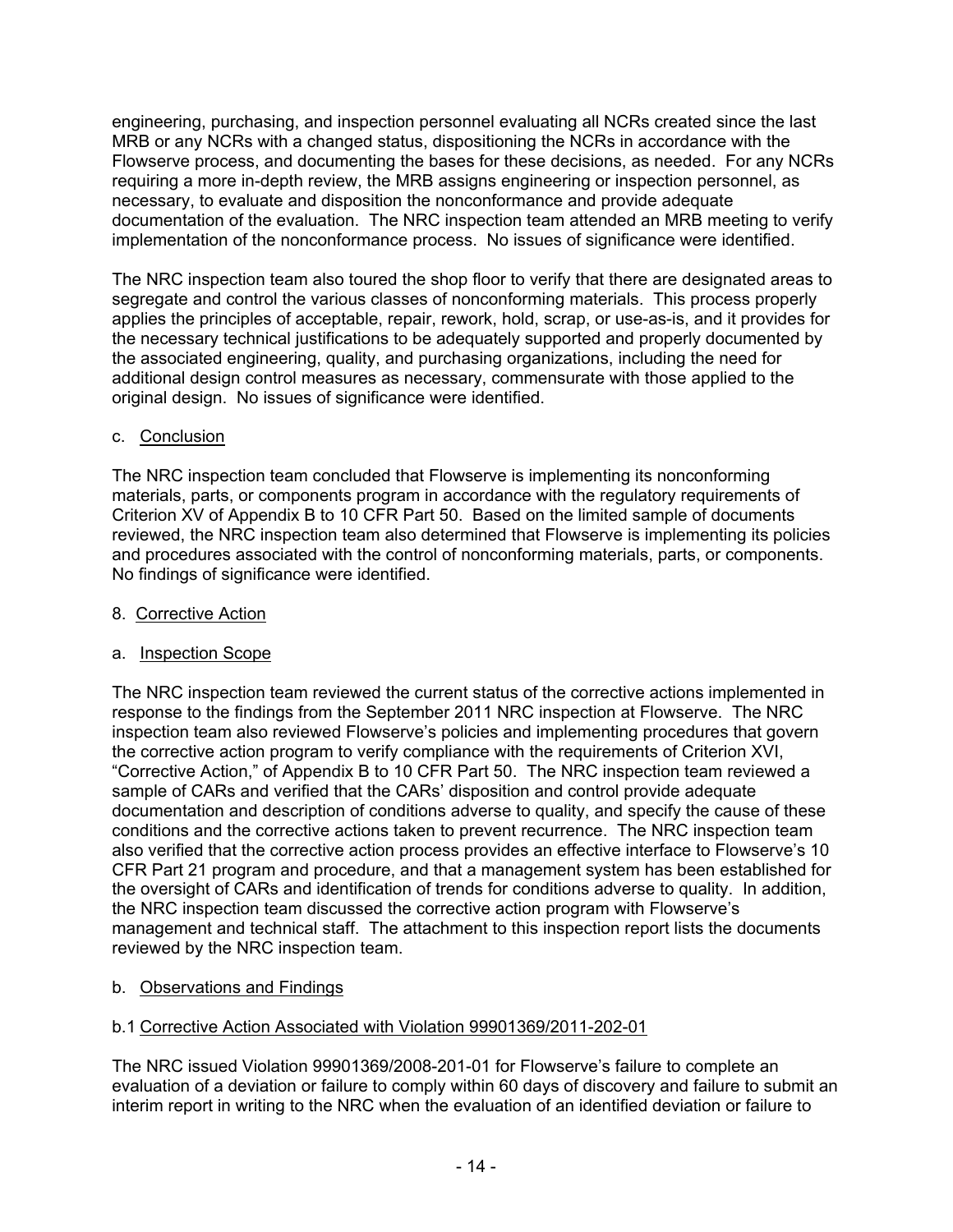comply could not be completed within 60 days, as required by 10 CFR 21.21, "Notification of Failure to Comply or Existence of a Defect and Its Evaluation."

In its response to the NRC, Flowserve stated that the corrective measures implemented in response to this violation include: (1) Flowserve [NPO] QA-1717, "Quality Department Control of Nonconforming Items," was revised on November 22, 2011, to include a definition for the "point of discovery;" (2) Flowserve [NPO]-NNP-02, "Reporting of Defects Which May Result in Substantial Safety Hazards (10 CFR 21)," was revised to become NPO-NNP-03 on November 21, 2011, to include a definition for the "point of discovery;" (3) Flowserve [NPO]-CNP-02, "Implementation of the Nuclear Products Operations Corrective Action Program," was revised to become NPO-CNP-03 on November 21, 2011, to include a definition for the "point of discovery" and the steps of the CAR process that involve the evaluation of deviations; (4) Flowserve [NPO]-NNF-07, "Formal Evaluation of Deviation for Impact to Safety," was created to provide consistency in the reporting method for formal 10 CFR Part 21 evaluations and to provide objective evidence of the formal evaluations; and (5) Flowserve personnel received training regarding the revisions to the above documents.

The NRC inspection team reviewed CAR 104172, which Flowserve initiated to provide a root cause analysis and implement corrective measures for Violation 99901369/2011-202-01. CAR 104172 described the corrective actions detailed above, provided objective evidence of the completion of corrective actions, and was closed on December 20, 2011.

The NRC inspection team reviewed the documentation that provided objective evidence for the completion of the corrective actions. The NRC inspection team confirmed that Flowserve revised the procedures listed above and provided the associated training to address Violation 99901369/2011-202-01, and that no further deviations from the 10 CFR Part 21 notification and timeliness requirements had occurred. The NRC inspection team determined that Flowserve's corrective actions were adequate to address the identified finding. Based on its review, the NRC inspection team closed Violation 99901369/2011-202-01.

#### b.2 Corrective Action Associated with Nonconformance 99901369/2011-202-02

The NRC issued Nonconformance 99901369/2008-201-02 for Flowserve's failure to disposition nonconforming material in accordance with Flowserve NPO QA-1717, "Quality Department Control of Nonconforming Items," which provides for disposition categories of use-as-is, rework, repair, or scrap, but provides no provisions for cancellation of NCRs. This failure resulted in the cancellation of several NCRs without a disposition allowed by QA-1717.

In its response to the NRC, Flowserve stated that QA-1717 was revised to include "cancel" as a type of disposition that may be used on nonconformance documents and to identify the responsible authorities and controls for determining and approving an NCR disposition of "cancel." In addition, Flowserve personnel received training regarding the revisions to the above document and appropriate use of the "cancel" disposition for NCRs.

The NRC inspection team reviewed CAR 104173, which Flowserve initiated to provide a basis and implement corrective measures for Nonconformance 99901369/2011-202-02. CAR 104173 described the corrective actions detailed above, provided objective evidence of the completion of corrective actions, and was closed on December 20, 2011.

The NRC inspection team reviewed the documentation that provided objective evidence for the completion of the corrective actions. The NRC inspection team confirmed that Flowserve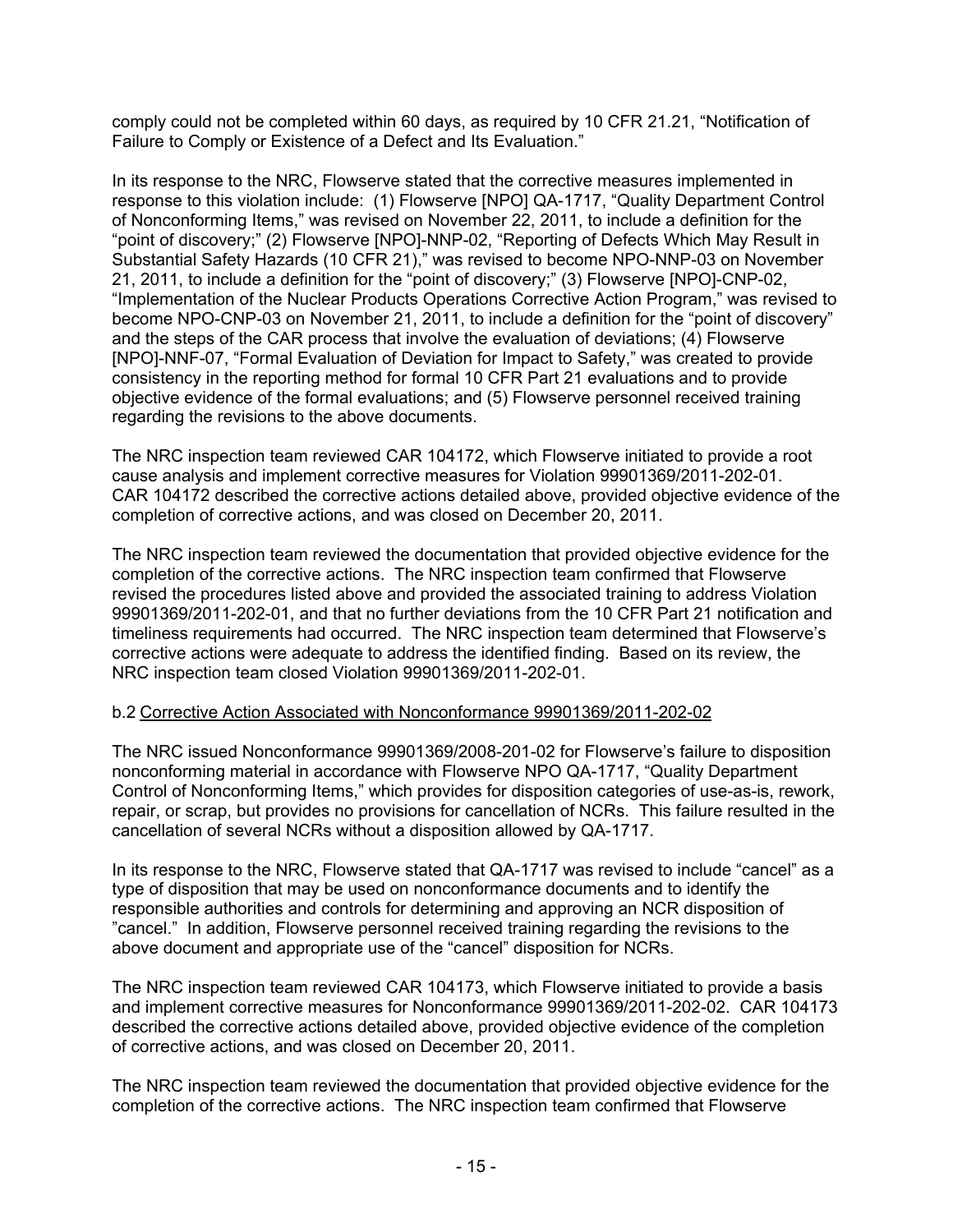revised QA-1717 and provided the associated training to address Nonconformance 99901369/20011-202-02. The NRC inspection team determined that Flowserve's corrective actions were adequate to address the identified finding. Based on its review, the NRC inspection team closed Nonconformance 99901369/2011-201-02.

## b.3 Implementation of Flowserve's Corrective Action Program

The NRC inspection team verified that Flowserve's implementing procedures provide assurance that conditions adverse to quality are promptly identified, documented and corrected or otherwise handled in accordance with the established requirements. The procedures also ensure that the causes of the conditions adverse to quality are identified and that corrective or preventive action is taken to preclude recurrence. The NRC inspection team reviewed a sample of Flowserve's corrective actions including both internal CARs and CARs related to corrective actions imposed upon or implemented by Flowserve's suppliers. The NRC inspection team verified that the CARs provide (1) adequate documentation and description of conditions adverse to quality; (2) an appropriate analysis of the cause of these conditions and the corrective actions taken to prevent recurrence; (3) direction for review and approval by the responsible authority; (4) a description of the current status of the corrective actions; and (5) the follow-up actions taken to verify timely and effective implementation of the corrective actions. No issues of significance were identified.

### c. Conclusion

The NRC inspection team concluded that Flowserve is implementing its corrective action program in accordance with the regulatory requirements of Criterion XVI of Appendix B to 10 CFR Part 50. Based on the limited sample of documents reviewed, the NRC inspection team also determined that Flowserve is implementing its policies and procedures associated with the corrective action program. No findings of significance were identified.

# 9. Entrance and Exit Meetings

On April 8, 2013, the NRC inspection team discussed the scope of the inspection with Ms. Jama Meyer, Flowserve's General Manager, and other members of Flowserve's management and technical staff. On April 12, 2013, the NRC inspection team presented the inspection results and observations during an exit meeting with Mr. Hassan Farah, Flowserve's Corporation Quality Manager, and other members of Flowserve's management and technical staff. The attachment to this report lists the entrance and exit meeting attendees, as well as those individuals whom the NRC inspection team interviewed.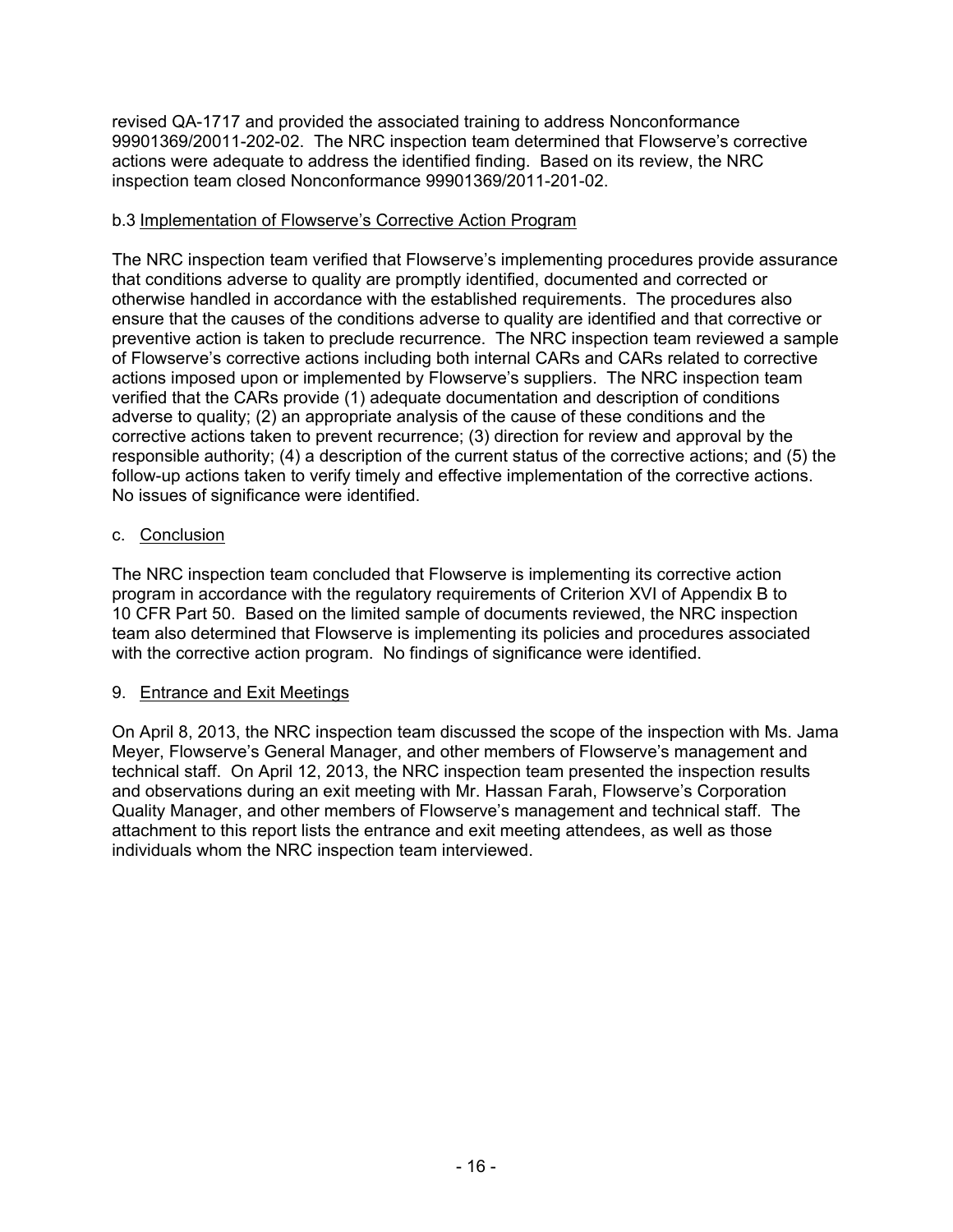# **ATTACHMENT**

# 1. ENTRANCE/EXIT MEETING ATTENDEES

| <b>Name</b>                              | <b>Title</b>                                                               | <b>Affiliation</b>                                     | <b>Entrance</b> | <b>Exit</b> | Interviewed  |
|------------------------------------------|----------------------------------------------------------------------------|--------------------------------------------------------|-----------------|-------------|--------------|
| Jama Meyer                               | General Manager                                                            | <b>Flowserve Pumps</b><br>Division (Flowserve)         | X               |             |              |
| Hassan Farah                             | <b>Quality Manager</b>                                                     | <b>Flowserve Corporation</b><br><b>Quality Manager</b> | X               | X           |              |
| Erik Meisner                             | <b>Director Nuclear</b><br><b>Products Operation</b><br>Flowserve<br>(NPO) |                                                        | X               | X           | X            |
| David P. Gobbi                           | <b>Quality Assurance</b><br>(QA) Manager NPO                               | Flowserve                                              | X               | X           | X            |
| Dan M. Baehner                           | QA Manager NPO<br>Flowserve<br>Vernon                                      |                                                        | X               | X           | X            |
| Michael Eftychiou                        | <b>Nuclear Engineering</b><br>Manager NPO                                  | Flowserve                                              | X               | X           | X            |
| John DeNova                              | Manufacturing<br>Manager                                                   | Flowserve                                              | X               | X           |              |
| <b>Gabriel Casas</b>                     | Procurement<br>Manager                                                     | Flowserve                                              |                 |             | X            |
| Juan Estenoz                             | Quality Control (QC)<br>Supervisor NPO                                     | Flowserve                                              | X               | X           | X            |
| <b>Edward Villalva</b>                   | <b>Senior Quality</b><br>Engineer                                          | Flowserve                                              |                 |             | $\mathsf{X}$ |
| <b>Mark Maurer</b>                       | <b>Quality Engineer</b><br><b>NPO</b>                                      | Flowserve                                              | X               | X           | X            |
| Gerardo Galvan                           | <b>Quality Engineer</b><br><b>NPO</b>                                      | Flowserve                                              |                 |             | X            |
| Denise Sychingiok                        | QA Engineer                                                                | Flowserve                                              |                 |             | X            |
| Nancy Macias                             | QA Engineer                                                                | Flowserve                                              |                 |             | X            |
| Camilo Galzeto<br>QC Inspector           |                                                                            | Flowserve                                              |                 |             | X            |
| <b>Binh Pham</b><br><b>Test Engineer</b> |                                                                            | Flowserve                                              |                 |             | X            |
| <b>Octavio Torres</b>                    | Nondestructive<br>Examination<br>Inspector Level 2                         | Flowserve                                              |                 |             | X            |
| Jeff Bartholomew                         | Engineering<br>Representative                                              | Flowserve                                              |                 |             | X            |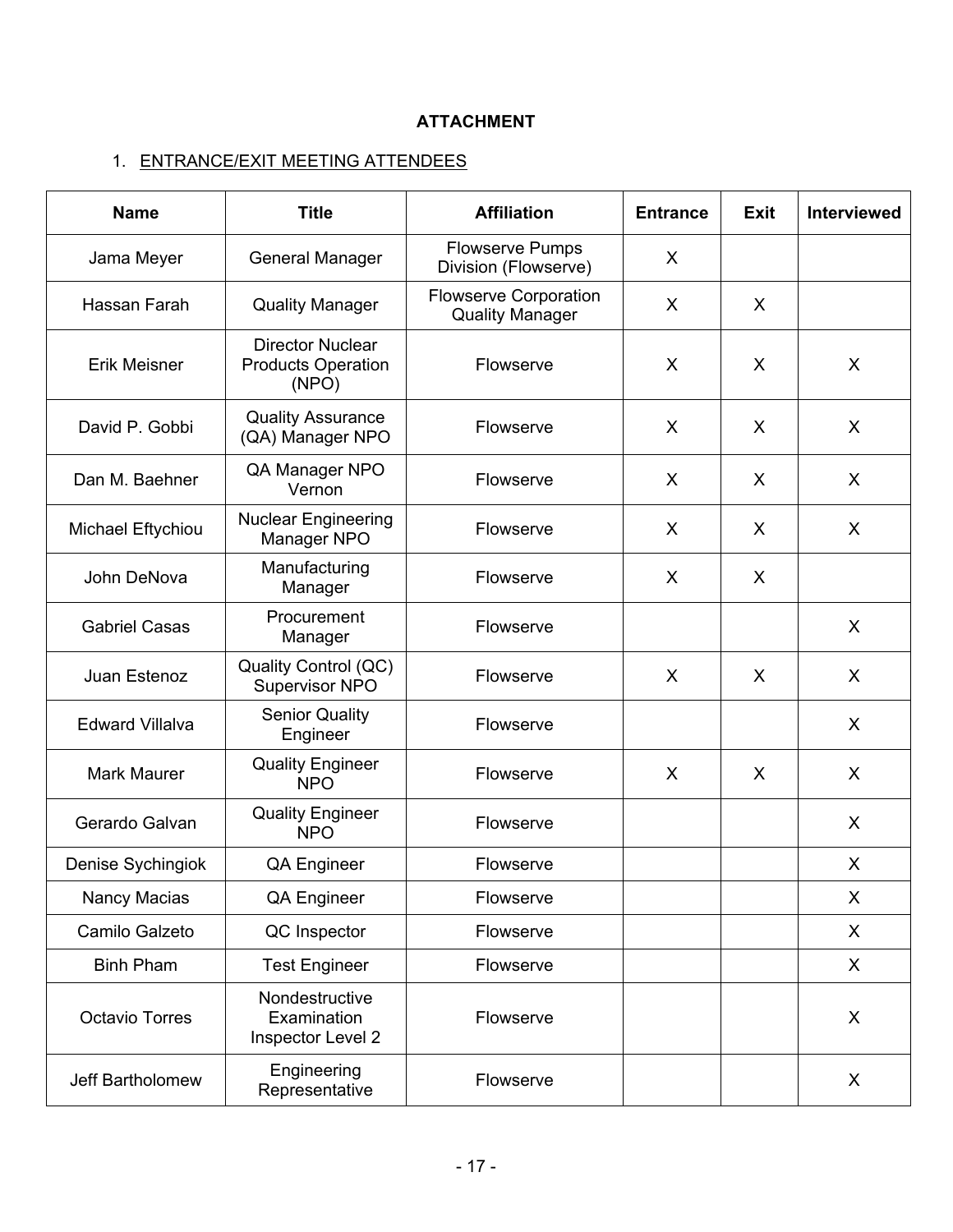| <b>Name</b>                 | <b>Title</b>                           | <b>Affiliation</b>                                                  | <b>Entrance</b> | Exit    | <b>Interviewed</b> |
|-----------------------------|----------------------------------------|---------------------------------------------------------------------|-----------------|---------|--------------------|
| John Ao                     | Calibration<br>Technician              | Flowserve                                                           |                 |         | X                  |
| Jesus Zambrano              | Welder<br>Flowserve                    |                                                                     |                 |         | X                  |
| <b>Mohamed Abdelaziz</b>    | <b>Authorized Nuclear</b><br>Inspector | <b>Hartford Steam Boiler</b><br>Inspection and Insurance<br>Company |                 | X       | X                  |
| Yamir Diaz-Castillo         | <b>Inspection Team</b><br>Leader       | <b>NRC</b>                                                          | X               | X       |                    |
| Jonathan Ortega-<br>Luciano | Inspector                              | <b>NRC</b>                                                          | X               | X       |                    |
| Marlayna Vaaler             | Inspector                              | <b>NRC</b>                                                          | X               | $\sf X$ |                    |
| Paul Coco                   | Inspector                              | <b>NRC</b>                                                          | $\mathsf{X}$    | X       |                    |
| Robert Wolfgang             | Inspector                              | <b>NRC</b>                                                          | X               | X       |                    |
| Kerri Kavanagh              | <b>Branch Chief</b>                    | <b>NRC</b>                                                          |                 | X       |                    |

### 2. INSPECTION PROCEDURES USED

Inspection Procedure (IP) 36100, "Inspection of 10 CFR Part 21 and Programs for Reporting Defects and Noncompliance," dated February 13, 2012.

IP 43002, "Routine Inspections of Nuclear Vendors," dated April 25, 2011.

IP 43004, "Inspection of Commercial-Grade Dedication Programs," dated April 25, 2011.

# 3. LIST OF ITEMS OPENED, CLOSED, AND DISCUSSED

| <b>Item Number</b>   | <b>Status</b> | <b>Type</b> | <b>Description</b>  | <b>Applicable</b><br>Inspections,<br>Tests, Analyses,<br>and Acceptance<br>Criteria (ITAAC)<br>from the AP1000<br><b>Design Control</b><br><b>Document, Tier</b><br>1, Revision 19 |
|----------------------|---------------|-------------|---------------------|------------------------------------------------------------------------------------------------------------------------------------------------------------------------------------|
| 99901369/2011-202-01 | Closed        | <b>NOV</b>  | 10 CFR Part 21      | N/A                                                                                                                                                                                |
| 99901369/2011-202-02 | Closed        | <b>NON</b>  | <b>Criterion XV</b> | N/A                                                                                                                                                                                |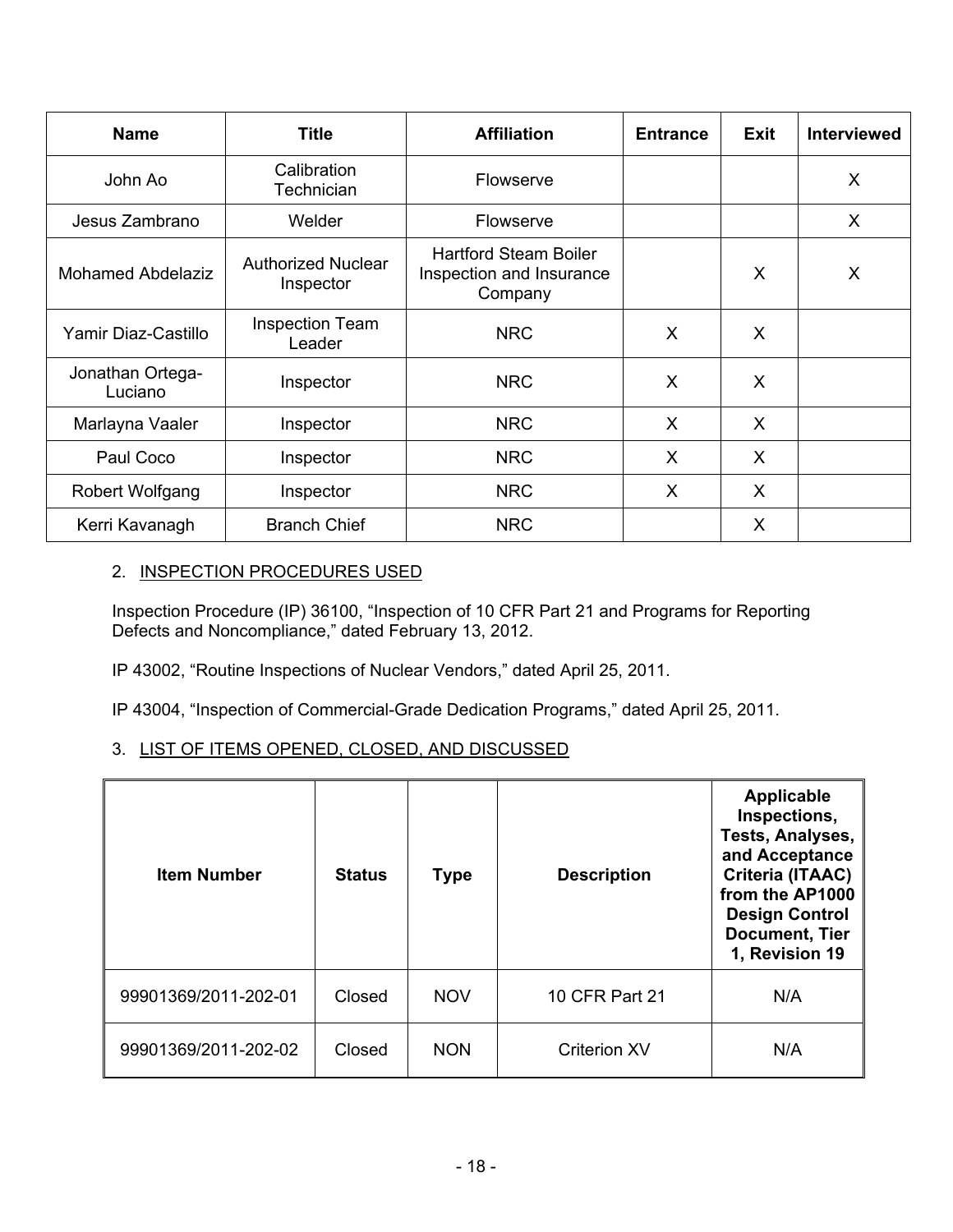# 4. INSPECTIONS, TESTS, ANALYSES, AND ACCEPTANCE CRITERIA

The U.S. Nuclear Regulatory Commission (NRC) inspection team identified the following inspections, tests, analyses, and acceptance criteria (ITAAC) related to components being manufactured by Flowserve Pump Division. At the time of the inspection, Flowserve was involved in manufacturing ASME Code Section III pumps for the AP1000 reactor design. For the ITAAC listed below, the NRC inspection team reviewed Flowserve's quality assurance controls in the areas of design control, procurement, training, control of special processes, inspection, testing, and measuring and test equipment. The ITAAC's design commitment referenced below are for future use by the NRC staff during the ITAAC closure process; the listing of these ITAAC design commitments does not constitute that they have been met and closed. The NRC inspection team did not identify any findings associated with the ITAAC identified below.

| Appendix C from the Combined<br>License for Vogtle Units 3 and 4 and<br>VC Summer Units 2 and 3 | No. 355 | ITAAC 2.3.06.02a |
|-------------------------------------------------------------------------------------------------|---------|------------------|
| Appendix C from the Combined<br>License for Vogtle Units 3 and 4 and<br>VC Summer Units 2 and 3 | No. 357 | ITAAC 2.3.06.03a |

### 5. DOCUMENTS REVIEWED

- Flowserve Nuclear Products Operations (NPO), "Nuclear Quality Assurance Manual," Revision 3, dated October 15, 2011
- Flowserve NPO "ASME Code Nuclear Quality Assurance Manual," Edition 4, Revision 4, dated April 20, 2011
- Flowserve NPO-ACP-08, "Requirements for Qualifying Suppliers for the Placement of Purchase Orders through Method 2, Commercial Grade Survey," Revision 00, dated December 16, 2008
- Flowserve NPO-ACP-09, "Requirements for Qualifying Suppliers Quality Programs, Accepting Supplier Products and Services and for the Maintenance of the NPO Approved Vendors List," Revision 00, dated December 21, 2012
- Flowserve NPO-ANP-02, "Internal Audit Quality Program," Revision 00, dated December 10, 2012
- Flowserve NPO-CNP-03, "Implementation of the Nuclear Products Operations Corrective Action Program," Revision 0, dated November 21, 2011
- Flowserve NPO CP-1578, "Preservation, Packaging and Marking of Elastomeric Seals for Controlled Shelf-Life Service," Revision F, dated October 13 2004
- Flowserve NPO-C-Q-33, "Quality Department Calibration Procedure," Revision G, dated January 5, 2003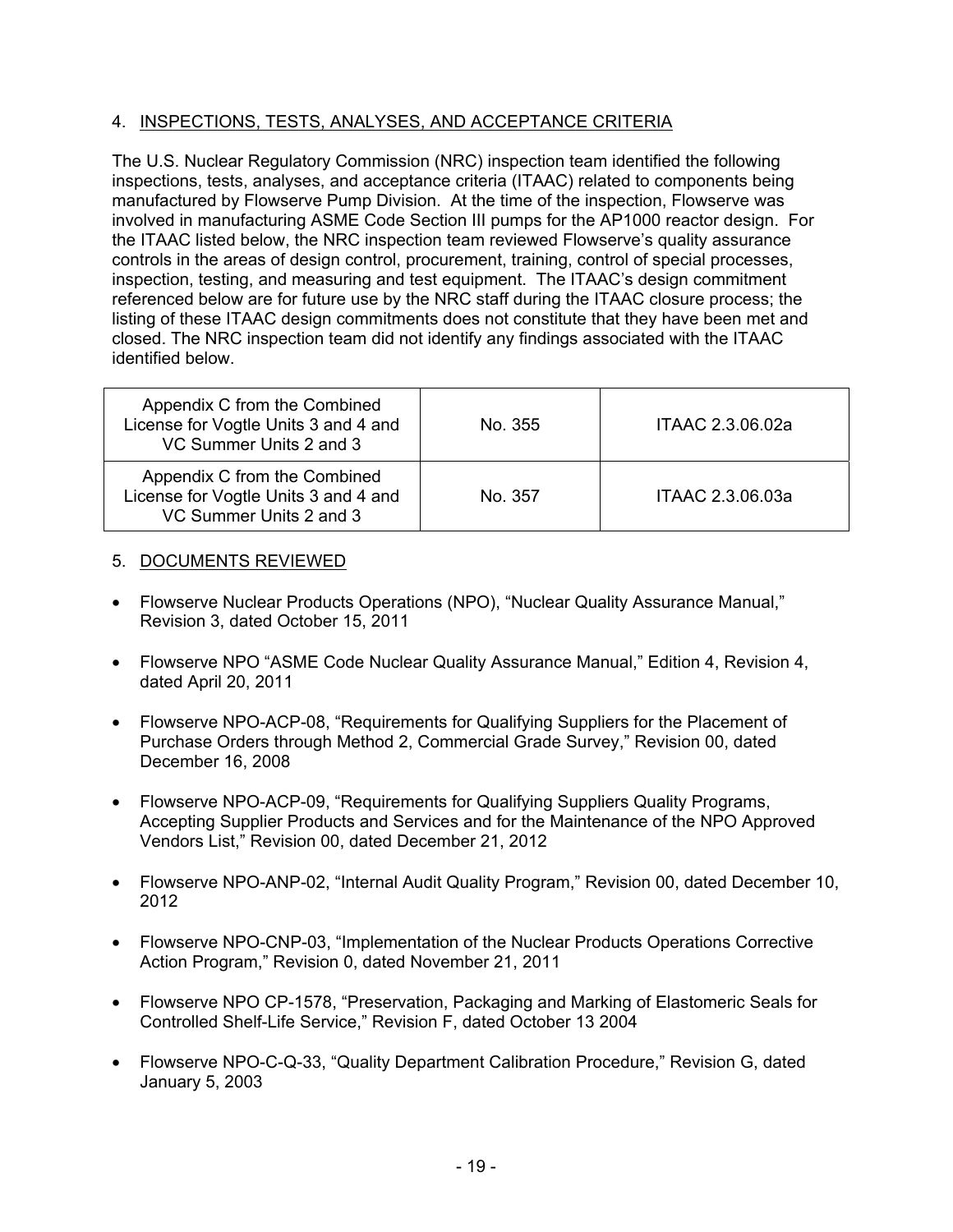- Flowserve NPO-E-105, "Engineering Utilizing Commercial Items as Safety Related Components," Revision B, dated May 18, 2010
- Flowserve NPO-E-102, "Engineering Quality Level Classification," Revision A, dated August 30, 2005
- Flowserve NPO-E-104, "Engineering Nuclear Item Master, BOM's and ECO's," Revision C, dated June 22, 2010
- Flowserve NPO-E-106, "Engineering Design Control," Revision C, dated April 20, 2011
- Flowserve NPO-E-116, "Engineering Nuclear Drawing Control," Revision 0, dated January 14, 2010
- Flowserve NPO-E-119, "Engineering Bill of Material," Revision 0, dated June 22, 2010
- Flowserve NPO-E-120, "Engineering Change Order (ECO) Processing, Revision 0, dated July 8, 2010
- Flowserve NPO-ECP-03, "Auditor Training and Qualification Requirements," Revision 00, dated December 11, 2012
- Flowserve NPO-EE-1009, "Engineering Evaluation of Direct Reading Oil Level Gauges," Revision 0, dated March 23, 1994
- Flowserve NPO-EE-1010, "Engineering Evaluation of Ball Bearings," Revision H, dated April 4, 2012
- Flowserve NPO-EE-1053, "Engineering Evaluation for the Dedication of Miscellaneous Small Machined Parts for Safety Related Services," Revision 0, dated October 16, 1997
- Flowserve NPO-EE-1073, "Engineering Evaluation for the Dedication of Type 420 Direct Laser Deposition (DLD) Hardsurfacing for Safety Related Services," Revision A, dated October 8, 2012
- Flowserve NPO-EE-1098, "Engineering Evaluation of QL-3 O-Rings," Revision A, dated November 17, 2010
- Flowserve NPO-EE-1122, "Engineering Evaluation for the Dedication of Calibration Services," Revision 0, dated December 31, 2012
- Flowserve NPO-GS-1640, "Alloy Verification Procedure using the Niton XLp 818 Alloy Analyzer from the Thermo Electron Corporation," Revision B, dated September 13, 2006
- Flowserve NPO-INP-04, "Procurement Process Interface with Source Inspection Roles and Responsibilities," Revision 00, dated December 8, 2004
- Flowserve NPO-ID-1000, "Part Identification Methods, Locations, and Content Nuclear Power Products," Revision C, dated October 20, 2011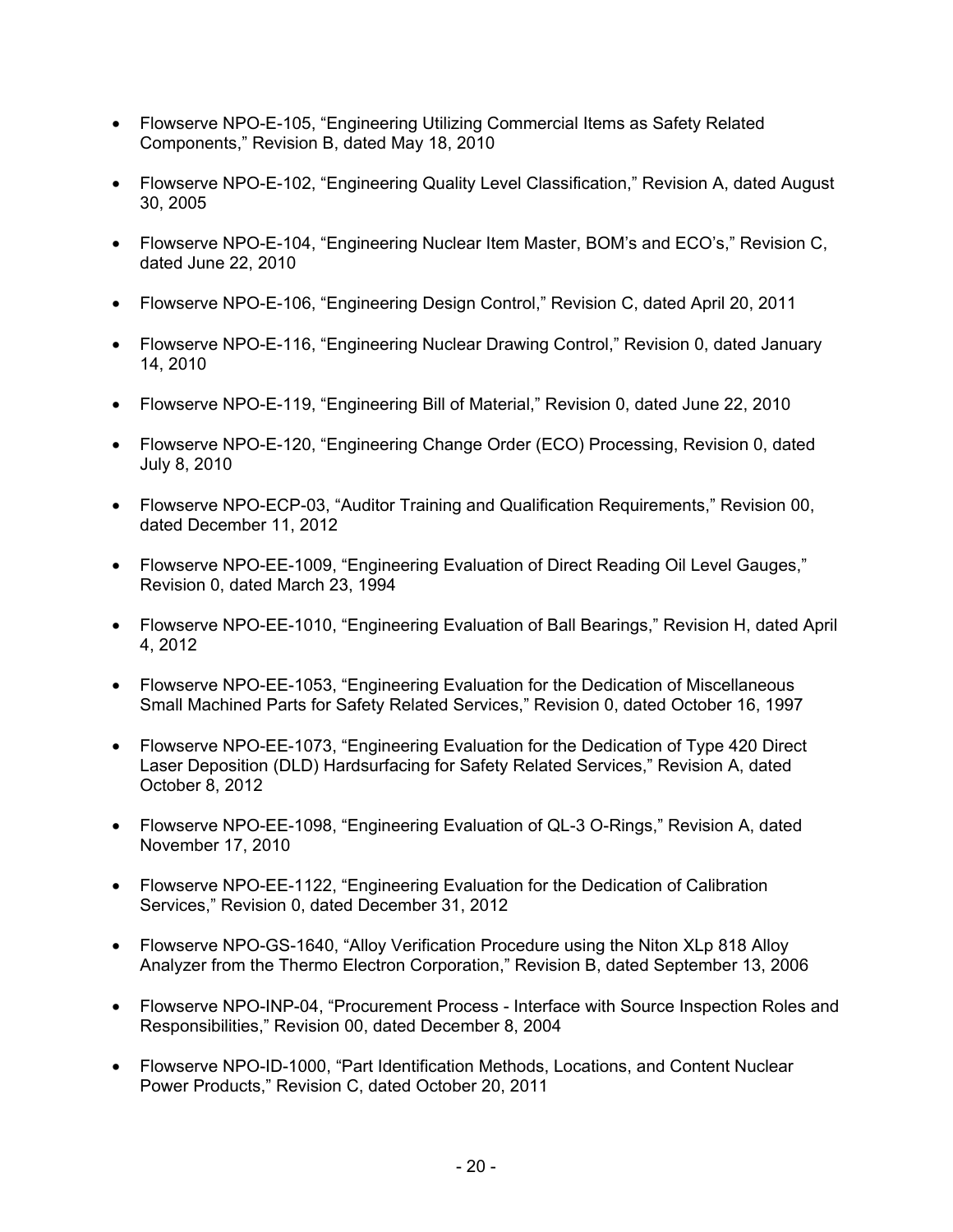- Flowserve NPO-IP-1777, "Inspection Requirements for Elastomeric Seals for Nuclear Services," Revision C, dated April 19, 2012
- Flowserve NPO-ITP-U00087, "Inspection and Test Plan," Revision D
- Flowserve NPO-MC-1741 Revision L, "Materials of Construction 6 X 19 WD RNS Pumps (Orders RLCU00087/88)," dated October 31, 2012
- Flowserve NPO-MR-1533, "Requirements for Stock Conversion of Casting from QL-3 Vendors for ASME Section III Pumps and Parts," Revision 0, dated April 3, 2008
- Flowserve NPO-NNF-07, "Formal Evaluation of Deviation for Impact to Safety" [Corrective Action Request (CAR) -105252], dated September 14, 2011
- Flowserve NPO-NNF-07, "Formal Evaluation of Deviation for Impact to Safety" (CAR-107052), dated November 17, 2011
- Flowserve NPO-NNF-07, "Formal Evaluation of Deviation for Impact to Safety" (CAR-143313), dated September 19, 2012
- Flowserve NPO-NNF-07, "Formal Evaluation of Deviation for Impact to Safety" (CAR-150012), dated November 26, 2012
- Flowserve NPO-NNF-07, "Formal Evaluation of Deviation for Impact to Safety" (CAR-159552), dated February 20, 2013
- Flowserve NPO-NNF-07, "Formal Evaluation of Deviation for Impact to Safety" (CAR-159652 and CAR-159653), dated February 21, 2013
- Flowserve NPO-NNP-03, "Reporting of Defects Which May Result in Substantial Safety Hazards (10 CFR 21)," Revision 0, dated November 21, 2011
- Flowserve NPO-P-109, "Trailer Text for Purchase Orders," Revision B, dated December 13, 2005
- Flowserve NPO-P-110, "Blanket Purchase Order," Revision 0, dated July 18, 2005
- Flowserve NPO-P-116, "Purchase Order Content Control," Revision 0, dated July 18, 2005
- Flowserve NPO-PT-1505, "Liquid Penetrate Examination ASME Section III Subsection NB for Class 1 Primary Coolant Components," Revision H, dated June 6, 2008
- Flowserve NPO-SN-19, "Non-Conformance Control," Revision 1, dated October 15, 2011
- Flowserve NPO-SN-20, "Corrective Action," Revision 1, dated October 15, 2011
- Flowserve NPO-SR-1422 Revision G, "Pump Design Qualification Report of the Residual Heat Removal Pump Structural Integrity," dated October 25, 2012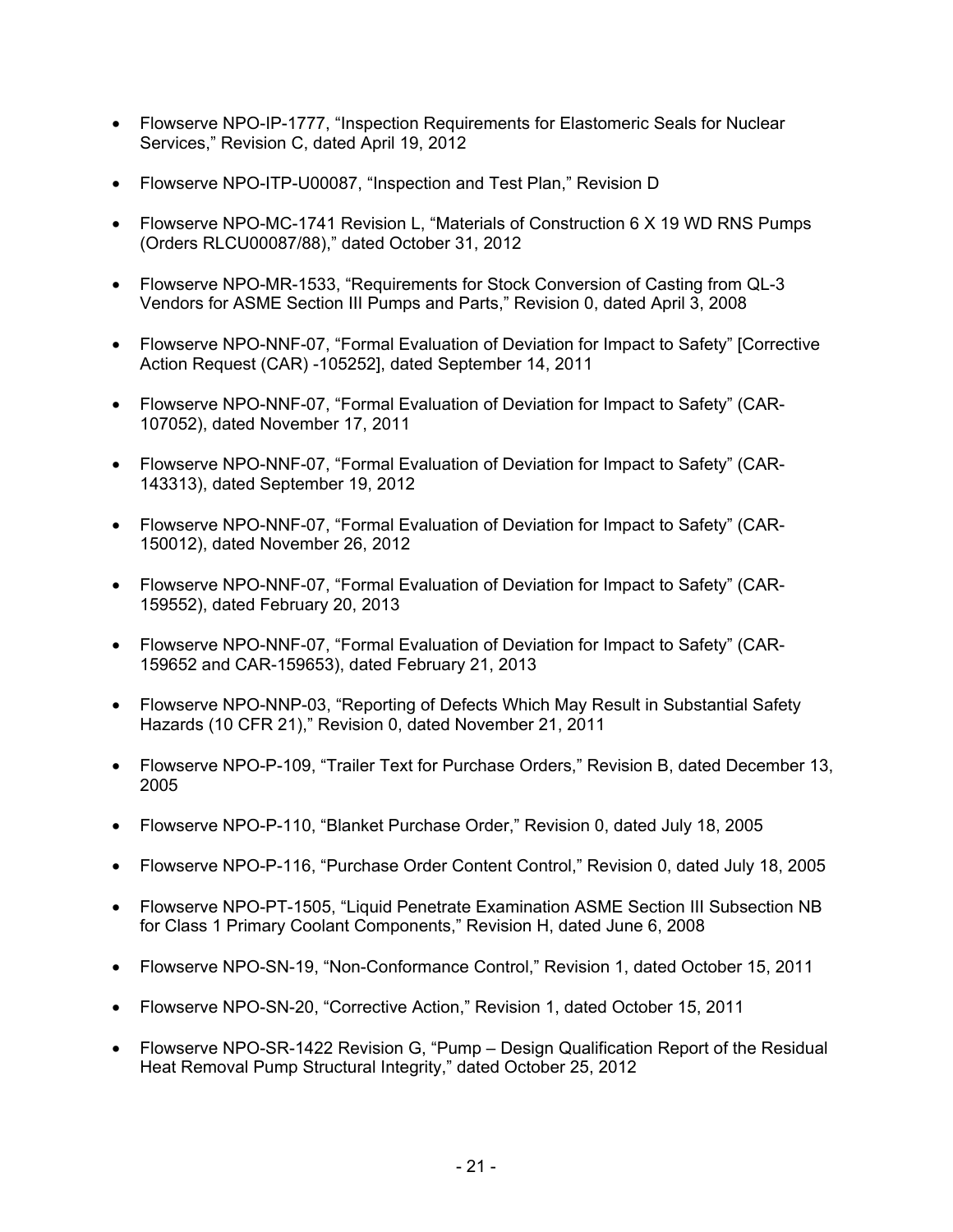- Flowserve NPO QA-1102, "Quality Department Written Practice for Quality Assurance Audit Personnel and Certification," Revision D, dated July 20, 2005
- Flowserve NPO QA-1104, "Quality Department Written Practice for Inspector and Test Personnel Qualification and Certification," Revision D, dated July 30, 2008
- Flowserve NPO QA-1717, "Quality Department Control of Nonconforming Items," Revision C, dated November 22, 2011
- Flowserve NPO QA-1739, "Quality Department External Audits," Revision 0, dated December 20, 2005
- Flowserve NPO QA-1783, "Quality Department Receiving Inspection Procedure," Revision B, dated October 9, 2007
- Flowserve NPO QA-1785, "Quality Department Corrective Action Request Procedure," Revision A, dated October 9, 2007
- Flowserve NPO-WC-1000, "Welding Filler Material Storage and Control," Revision N, dated January 11, 2010
- Flowserve NPO-WR-1503, "General Welding Requirements ASME Code Section III, Class 1 Nuclear Parts," Revision F, dated January 20, 2005
- Flowserve NPO, "Vernon's Quality Assurance Annual Effectiveness Report 2012 Calendar Year," dated March 22, 2013
- Flowserve NPO, "Information / Results of Internal Corrective Action #60312," dated March 13, 2011
- Flowserve NPO, "Non Conforming Calibration Report NCCR #20130326-01" dated April 8, 2013
- Flowserve NPO, "Non Conforming Calibration Report NCCR #20130325-01" dated April 8, 2013
- Flowserve NPO Approved Vendors List for Code (QL-1) and Safety-Related (QL-3) **Suppliers**
- Flowserve NPO Approved Vendors List for Non-Safety Related (QL-5) & Service Suppliers
- Westinghouse Electric Company (WEC) Design Specification APP-MP08-Z0-001, Revision 7, dated April 2, 2012
- WEC Pump Data Sheet APP-MP08-Z0-001, "Design Specification for RNS Centrifugal RHR Pumps," Revision 6, dated May 2, 2011
- WEC Design Specification APP-MP08-Z0R-001, "RNS Centrifugal Normal Residual Heat Removal Pumps, ASME B&PV Section III, Class 3 Datasheet Report," Revision 4, August 20, 2010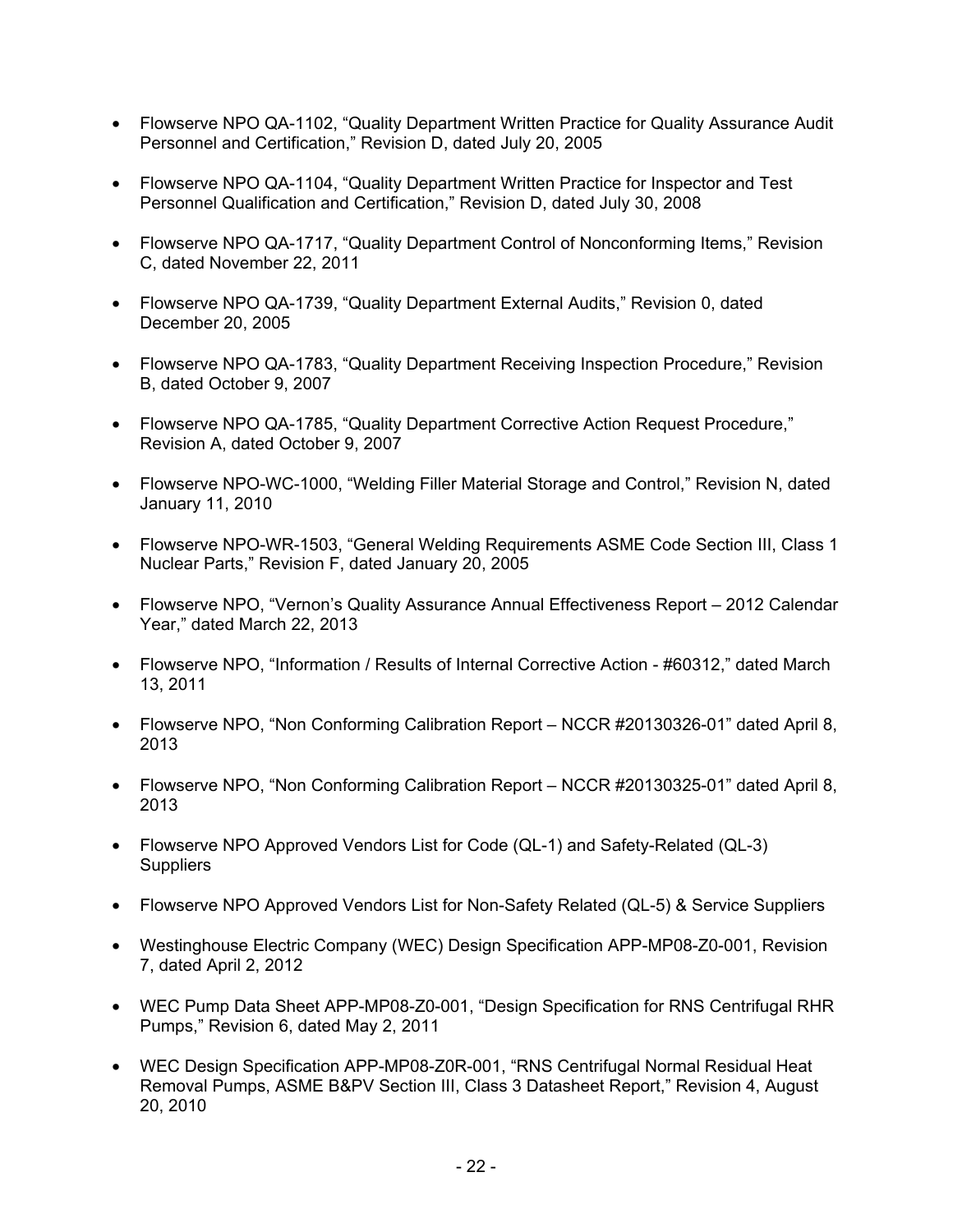- Drawing Verification Record for Part No. 10517650, Purchase Order (PO) No. 11U03338, Lot No.11-007784
- Drawing No. DWGA64264, "Pacific Pumps Division of Dresser industries View Port Gauges," Revision 2, dated March 1, 1989
- Drawing No. 62639315, "Ingersoll Dresser Pump Company, Bearing," Revision A
- RLSA20491, "Operation Notes for Item 10517649, O-Ring"
- RLSA23188, "Operations Notes for Port View 1.250 National Pipe Thread, Item No. 10574459
- RLSA21148, "Operation Note," for Item No. 10137852, Pilot Ring, KOP-Flex, Production Order"
- RLSA21148, "Operation Note for a Size 2 Type W, Waldron Space Gear Coupling"
- RLSA22895, "Operation Note for Item No. 0636590, Bearing, Ball, Radial"
- RLSA20304, "Operation Note for Housing, BRG Item No. 10505112"
- RLSA20310, "Operation Note for Adapter, BRG, HSG Item No. 10505108"
- RLSA17837, "Operation Note for Casting Item No. 10502531"
- Final Tagging Inspection Report / Checklist: Pumps Inspection, dated March 29, 2013
- Form NPV-1, "Certificate Holder's Data Report for Nuclear Pumps or Valves," for pump 10RLCU0008801001, dated March 21, 2013,
- Form NPV-1, "Certificate Holder's Data Report for Nuclear Pumps or Valves," dated March 21, 2013, for pump 10RLCU0008801002
- Form NPV-1, "Certificate Holder's Data Report for Nuclear Pumps or Valves," for pump 10RLCU0008701001, dated March 21, 2013,
- Form NPV-1, "Certificate Holder's Data Report for Nuclear Pumps or Valves," for pump 10RLCU0008801002, dated March 21, 2013,
- Form NPV-1, "Certificate Holder's Data Report for Nuclear Pumps or Valves," for pump 10RLCU0008703001, dated March 21, 2013,
- Form NPV-1, "Certificate Holder's Data Report for Nuclear Pumps or Valves," for pump 10RLCU0008803002, dated March 21, 2013,
- PAR No. 4500328256-027-H dated July 26, 2012, for Flowserve General Arrangement Drawing 6X19WD86X3 and 6X19WD86X4, Revision H, dated July 20, 2012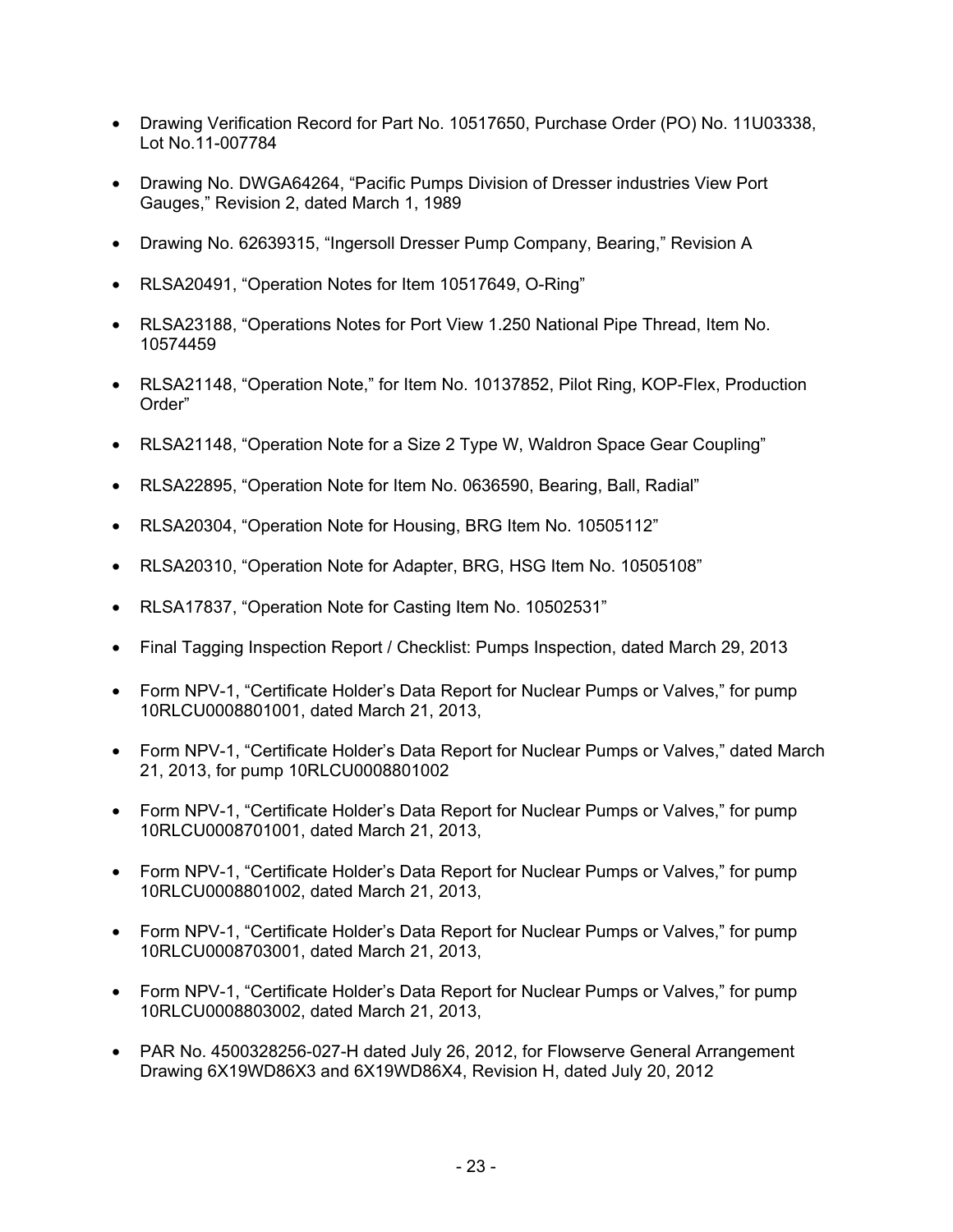- PAR No. 4500328256-028-M dated March 21, 2013 for Flowserve Pump Assembly Drawing 6X19WD500X1, Revision K, dated March 13, 2013
- PAR No. 4500328256-041-C dated April 23, 2012 for Flowserve Pump Data Sheet Report APP-MP-08-Z0-001, Revision 6, dated May 2, 2011
- Design Control Review Summary for Flowserve Job No. RLCU00087/88, dated April 1, 2013
- Contract Review Summary, dated April 2, 2013, for Order Number RLCU00088
- "RNS Centrifugal Normal Residual Heat Removal Pumps, ASME B&PV Section III, Class 3 Datasheet Report," APP-MP08-Z0R-004, Revision 4
- Engineering Change Order (ECO) No. 101364 Revised DOC17574 (IOM) Per customer Comments, dated January 28, 2013
- ECO No. 101090 Adding DOC17958 to the top level of U87/88, dated November 2, 2012
- ECO No. 10182 Release of DOC17958, dated November 1, 2012
- ECO No. 100981 Update packing procedure to reflect method 2 for MP08 (vacuum bag) , dated November 5, 2012
- ECO No. 100936 Release of updated sectional, MC-1741, and IOM, dated October 25, 2012
- ECO No. 100930 Release of phosphate coating levels for carbon steel washers to coincide with phosphate coated studs/bolts, dated October 24, 2012
- ECO No. 100864 Add paint procedure to sight flow guard BOM and remove paint procedure callout from item text, dated October 22, 2012
- ECO No. 100815 Revised seal cooler aux level by adding item number 10514906 and changing item number 10514906 to a quantity of 8. Seal cooler aux BOM was modified to undo changes that were done in Rev. J. Updated documents, drawings, and Bill of Materials, dated October 18, 2012
- ECO No. 100749 Updated seal cooler outline per customer request, dated October 16, 2012
- ECO No. 100295 Replaces steel washers with SST washers on Aux. Seal Piping, dated September 27, 2012
- PO 4500328256 to Flowserve from WEC for AP1000 Project Vogtle Units 3 & 4 for four Centrifugal Norm Residual Heat Removal (RHR) Pumps, dated December 23, 2009
- PO 4500328257 to Flowserve from WEC for AP1000 Project V.C. Summer Units 2 & 3 for four Centrifugal Norm RHR Pumps, dated December 23, 2009
- PO No. 1017 to Precision Instrument Correction, dated October 9, 2012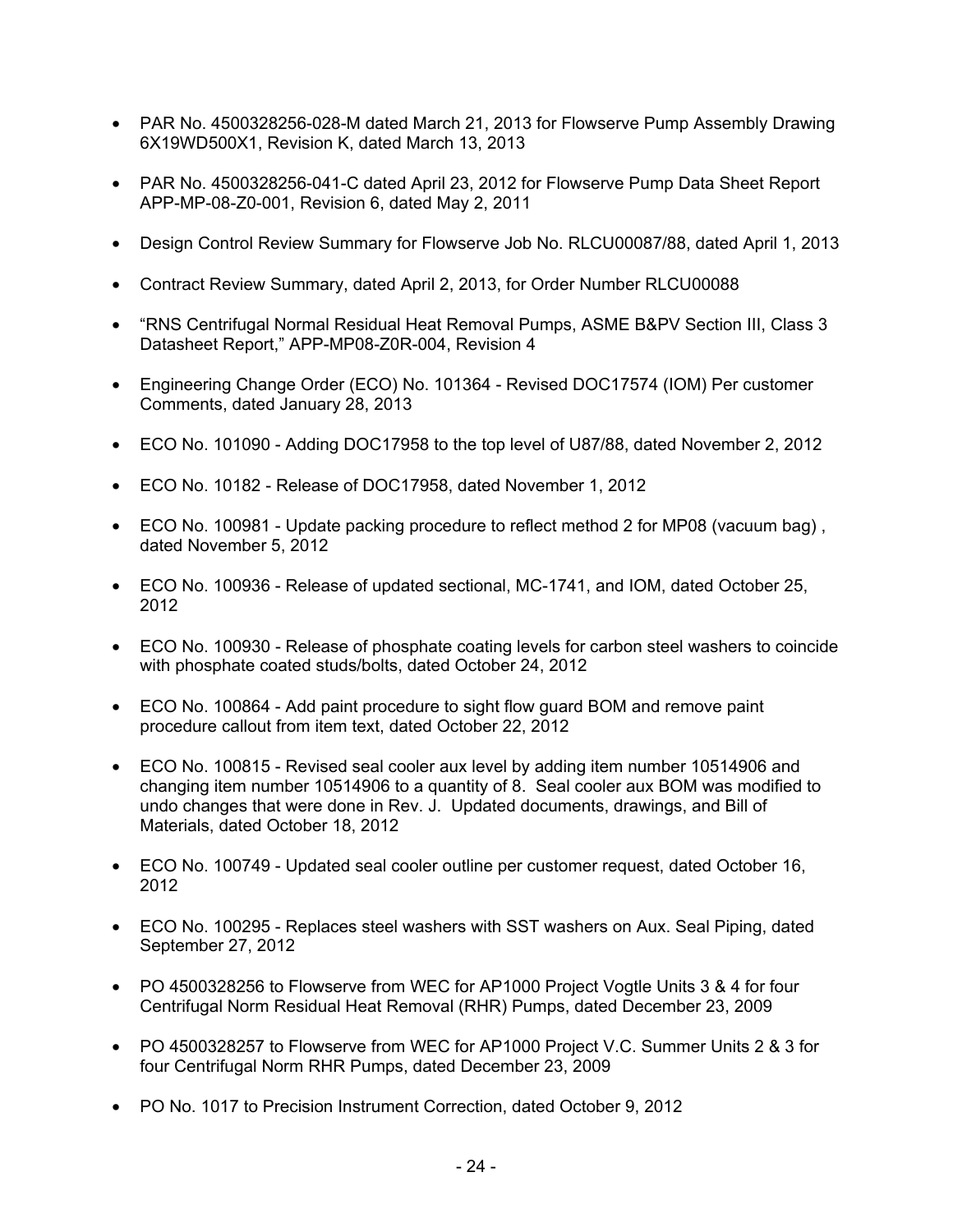- PO No. 1078 to Precision Instrument Correction, dated April 4, 2013
- PO No. 970 to Precision Instrument Correction, dated May 8, 2012
- PO No. 1069 to Hytorc Wind of Los Angeles, dated March 1, 2013
- PO No. 1049 to Mountz, Inc., dated January 9, 2013
- PO No. 980 to Mountz, Inc., dated June 10, 2012
- PO No. 863 to Dick Munns Company, dated July 27, 2011
- PO No. 1005 to Dick Munns Company, dated August 30, 2012
- PO No. 1006 to Hytorc, dated August 30, 2012
- PO No. RLLU05691 to SKF Bearings Industries Co.
- PO No. RLLU06528 to Fenner, dated March 15, 2013
- PO No. RLLU06343 to Paramount Forge, dated February 22, 2013
- PO No. RLLU05824 to Askew Hardware and Supply Co., dated November 19, 2012
- PO No. RLLU02338 to Askew Hardware and Supply Co., dated May 26, 2011
- PO No. RLLU02491 to Flowserve Kalamazoo, dated June 22, 2011
- PO No. RLLU01111 to Bradken Atlas Limited Partnership, dated October 12, 2010
- PO No. RLLU02964 to Penn Iron Works Inc., dated August 8, 2011
- PO No. RLLU02661 to Canada Alloy Castings, Ltd., dated July 14, 2011
- PO No. RLLU04661 to Askew Hardware and Supply Co., dated May 8, 2012
- PO No. RLLU03070 to Bradken Atlas Limited Partnership, dated September 12, 2011
- PO No. RLLA23463 to Oscar's Machine Shop & Repair, dated December 22, 2009
- PO No. RLLA25889 to Precision Babbit Co., dated February 15, 2012
- 2013 External Audit Schedule
- Vendor Status Memo (VSM) for Tangent Labs, dated December 5, 2012
- VSM for Transcat Anaheim, dated December 10, 2012
- VSM for Transcat Houston, dated December 10, 2012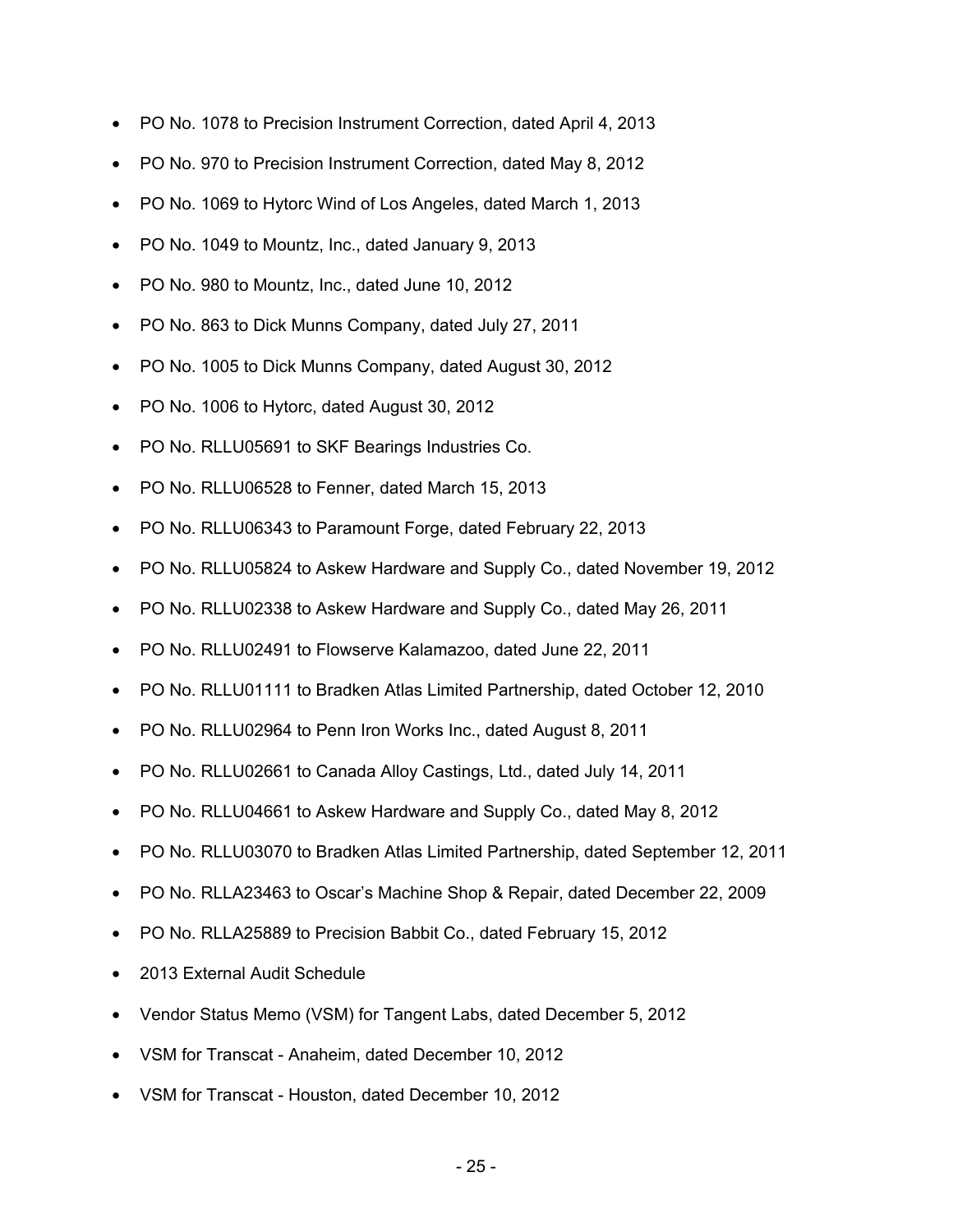- VSM for Webber Gage Division, dated December 7, 2012
- VSM for CLI Metrology, dated February 11, 2013
- VSM for Hytorc Wind of Los Angeles, dated February 27, 2013
- VSM for The LS Starrett Company, dated April 2, 2013
- VSM for Alden Research Laboratory, dated October 16, 2012
- VSM for Dytran Instruments, dated October 16, 2012
- VSM for Fluke Corporation, dated October 19, 2012
- VSM for S. Himmelstein and Company, dated December 4, 2012
- VSM for Trust Manufacturing, dated September 18, 2012
- VSM for Sandvik Material Technology, dated September 18, 2012
- External audit of CLI Metrology, dated March 2, 2012
- External audit of Precision Babbit Company, dated May 21, 2010
- External audit of Askew Industrial Corp, dated January 15, 2013
- External audit of Iron Mountain, dated June 9, 2012
- External audit of Penn Iron Works, dated April 18, 2012
- External audit of FLS Kalamazoo, dated January 24, 2013
- External audit of CLI Metrology, dated February 4, 2010
- External audit of Oscar Machine Shop & Repair, dated October 3, 2012
- External audit of Precision Babbit Company, dated June 15, 2012
- External audit of Durkee Testing Laboratories, dated January 8, 2013
- External audit of Paramount Forge, dated May 24, 2012
- External audit of Barber Welding & Manufacturing, dated September 11, 2012
- External audit of Exova, dated March 3, 2012
- External audit of Braken-Atlas, dated June 15, 2012
- External audit of Cook Induction Heating Company, dated May 18, 2012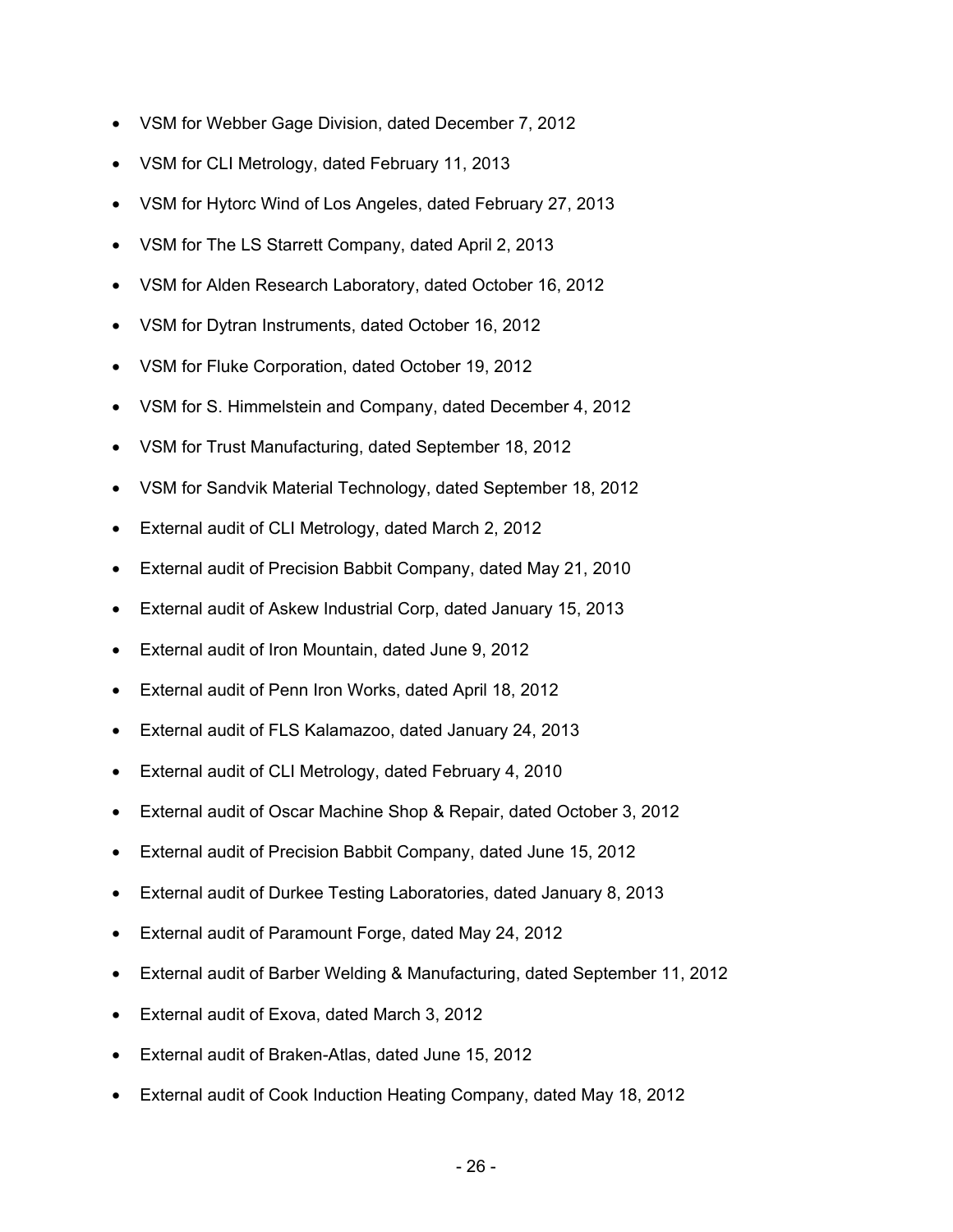- External audit of Cambridge Materials Testing Limited, dated October 4, 2012
- Commercial Grade Survey of Certified Testing Systems, dated October 2, 2012
- Commercial Grade Survey of Specialty Seal, dated June 10, 2011
- Commercial Grade Survey of Swanson Industries Laser Processing, dated August 21, 2012
- Commercial Grade Survey of Fenner Advance Sealing Technology (EGC Critical Component), dated October 31, 2012
- Commercial Grade Survey for Parco Inc., dated September 25, 2012
- Commercial Grade Survey of Team Industrial Kitchener, dated December 12, 2012
- 2013 Annual Internal Audit Schedule, Revision 2, dated March 19, 2013
- Internal Audit INT-12-005, "Nonconformance Control," dated August 5, 2012
- Internal Audit INT-12-006, "Measuring and Testing Equipment," dated September 28, 2012
- Internal Audit INT-12-008, "Procurement Document Control," dated July 25, 2012
- Internal Audit INT-12-009, "Test Control," dated August 25, 2012
- Internal Audit INT-12-012, "Purchased Items and Services," dated July 25, 2012
- Internal Audit INT-12-013, "Design Control," dated September 3, 2012
- Internal Audit INT-12-018, "Corrective Action," dated December 10, 2012
- Internal Audit INT-12-020, "Audits," dated December 22, 2012
- Annual Supplier Performance Review Schedule
- Annual evaluation of TW Metals Nuclear Materials, dated September 25, 2012
- Annual evaluation of Weldstar Company, dated September 25, 2012
- Annual evaluation of Trust Manufacturing, dated September 25, 2012
- Annual evaluation of Sandvic Material Technology, dated September 25, 2012
- Annual evaluation of Steel Industries, dated September 25, 2012
- Annual evaluation of Patriot Forge, dated September 25, 2012
- Annual evaluation of Proto Space Engineering, dated September 25, 2012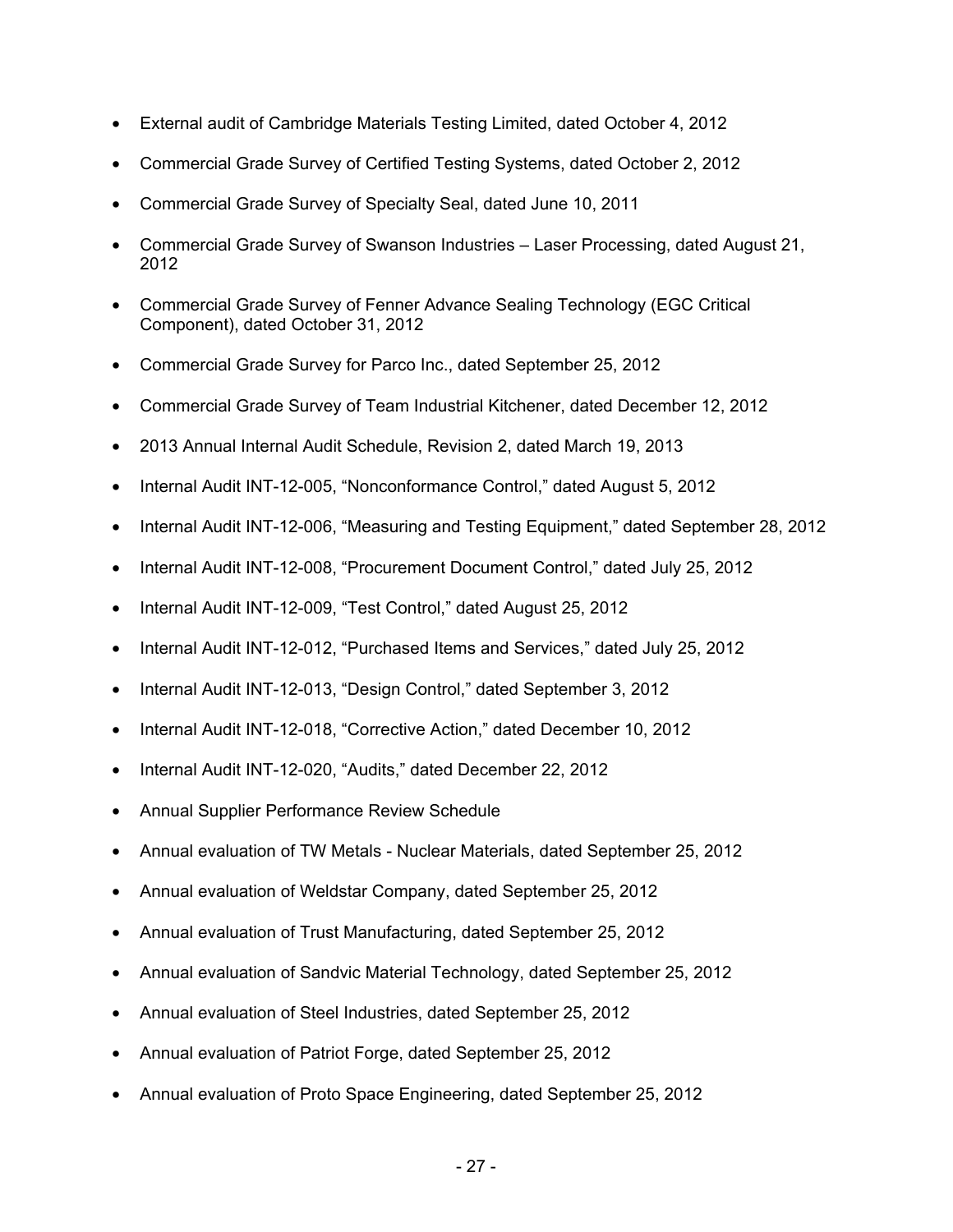- Annual evaluation of Paramount Forge, dated September 25, 2012
- Annual evaluation of John Crane Inc., dated September 25, 2012
- Annual evaluation of Johnson Brass & Machine, dated September 25, 2012
- Training and qualification records for the following auditors and lead auditors: Bruce Wheeler, Brad Boothe, Mark Mauer, Royeterell Stewart and Kent A. Huber
- Training and qualification records for the following Quality Control Inspectors: Camilo Galzote, John Ao, and Gerald Muenz
- Training and qualification records for 3 test engineers, 4 nondestructive examination inspectors, and 2 welders
- Test Procedure 156RLCU00087, "6x19 WD single stage AP1000 RNS [Normal Residual heat Removal] Centrifugal Pump"
- Test Report No. 156RLCU00087, "6x19 WD Single Stage AP1000 RNS Centrifugal Pump"
- Test Report No. 10RLCU0009201001, "2K2X1-10ARV Mark III 1 Stage Pump"
- FLTP-T-0001, "Performance testing of Horizontal Motor Driven Pumps," Revision C, dated January 5, 2003
- Certified Material Test Report and Certificate of Compliance No. 473889 for a safety-related round bar, ASTM A-276, 3.5-in Outside Diameter, 49-in Long from Paramount Forge, dated April 9, 2013
- Certificate of Conformance No. 2869 for material BRZ C9380, ASTM B271, dated April 9, 2012
- Certificate of Conformance No. 64321 for material ASME SA-479, Type XM19, dated January 4, 2012
- Certificate of Conformance No. 652384 for material ASTM SA213, Type 304, dated June 25, 2012
- Certificate of Conformance No. 135429 for material ASTM A-193, Grade B8R Class 1C, dated March 20, 2013
- Certificate of Compliance No. 7003396 for material ASTM A240, Type 304, dated June 27, 2012
- Inspection Report for Order No. RLLU02638, dated October 25, 2011
- Receipt Inspection Report (RIR) No. 35682 for a stuffing box bearing, dated March 30, 2012
- RIR No. 7012529 for a hexagonal screw and cap, dated January 29, 2012